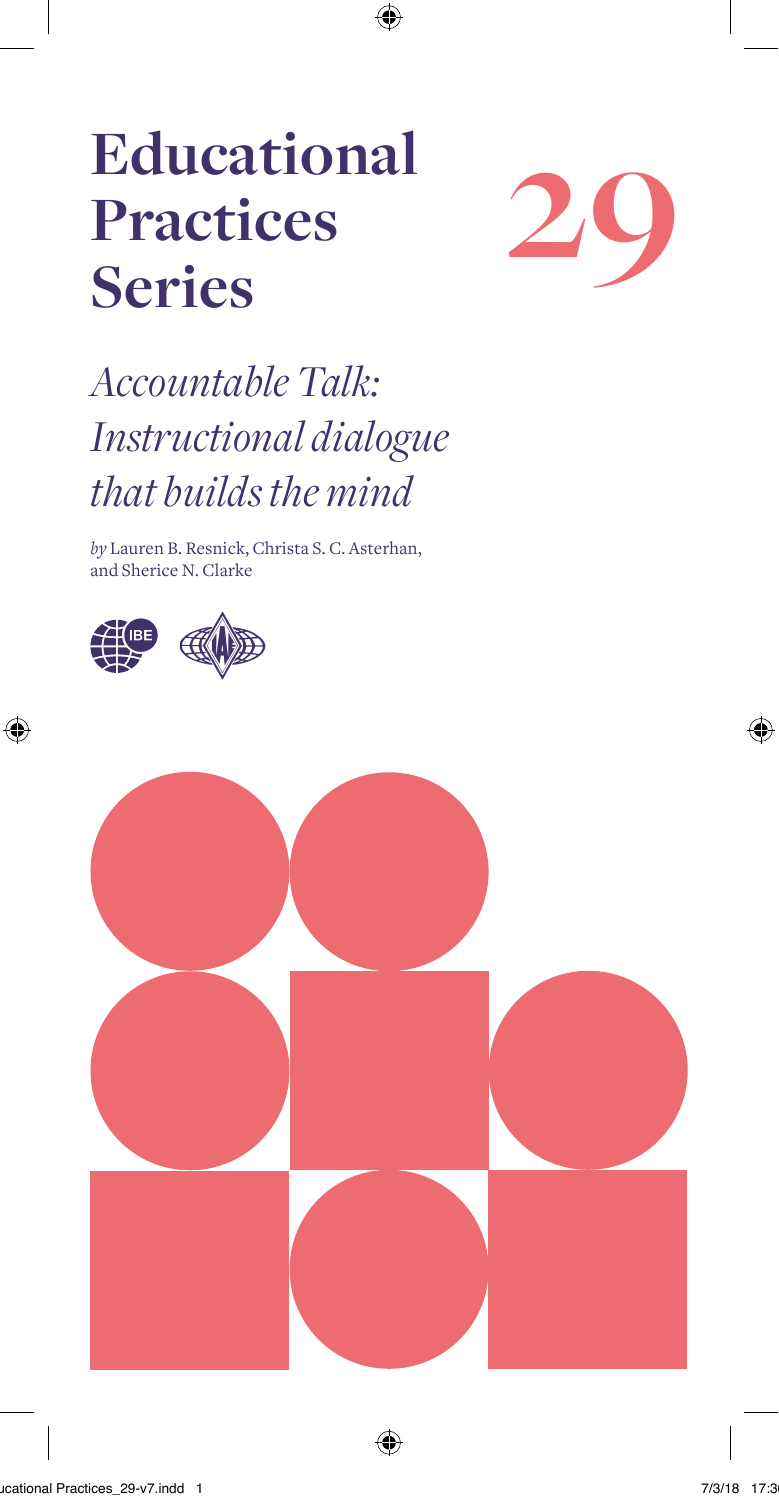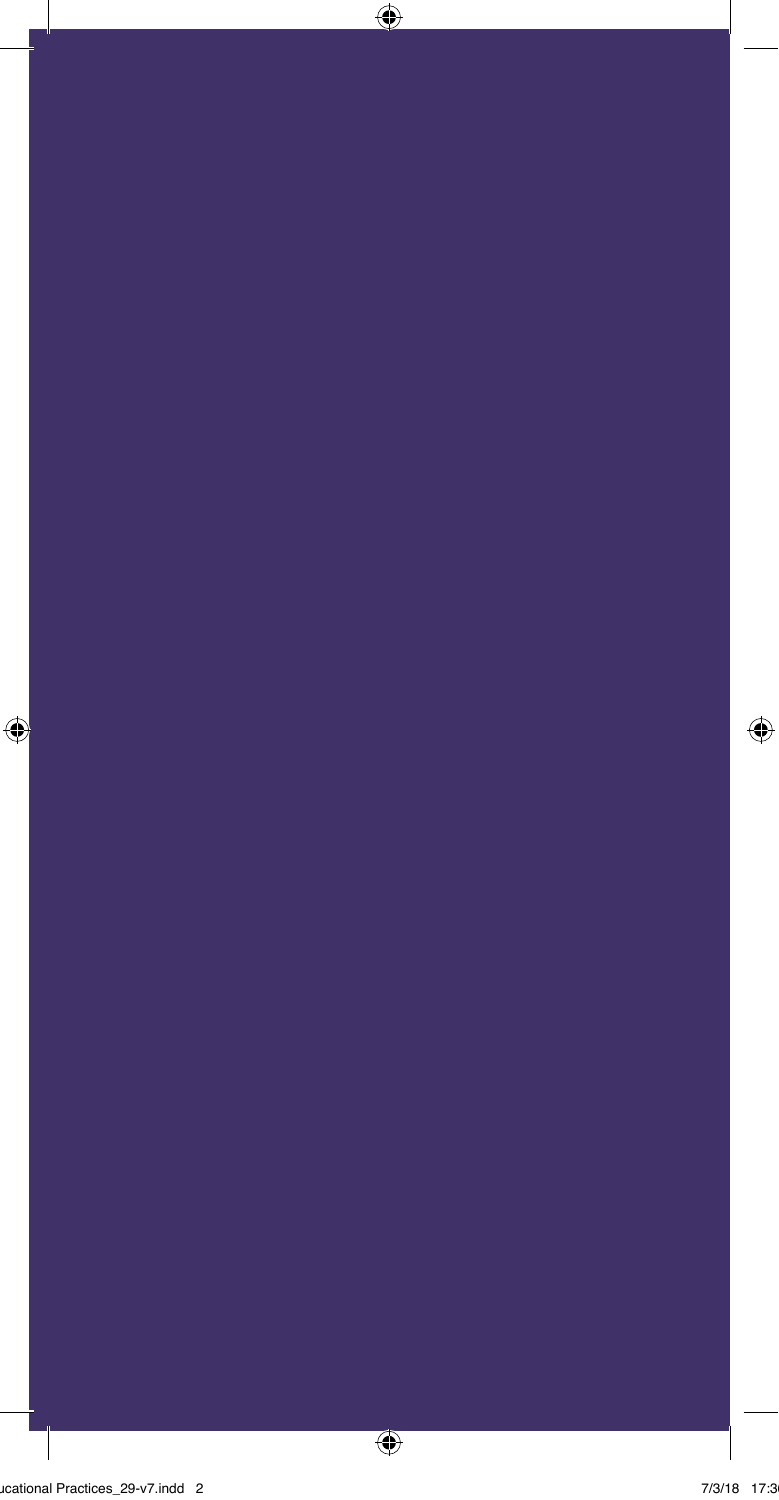

Editorial Board Educational Practices Series

### Co-chairs:

Mmantsetsa Marope Director, UNESCO International Bureau of Education

Stella Vosniadou The Flinders University of South Australia, Australia

Members:

Lorin Anderson University of South Carolina, USA

Maria de Ibarrola National Polytechnical Institute, Mexico

Managing editor:

⊕

Simona Popa UNESCO International Bureau of Education, Switzerland

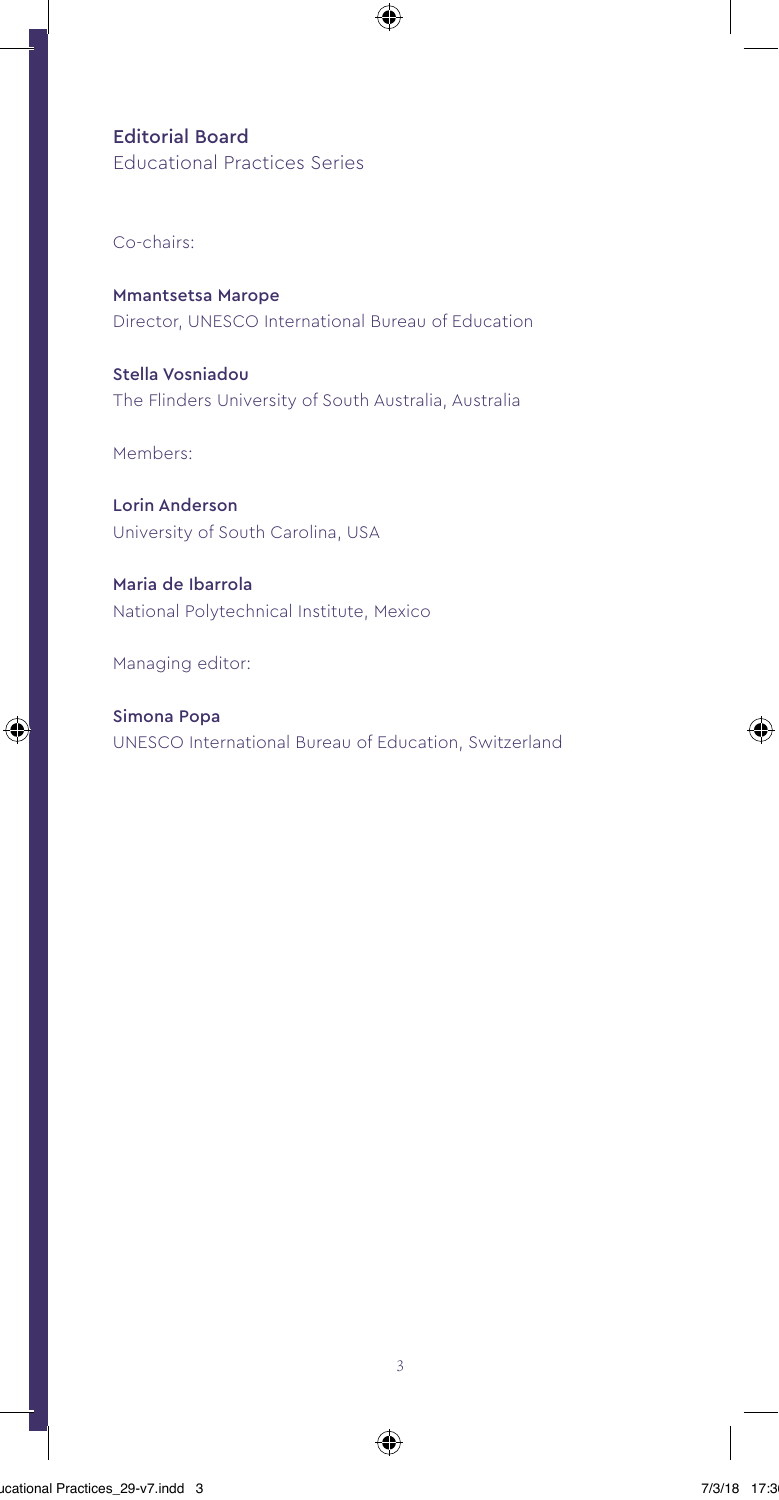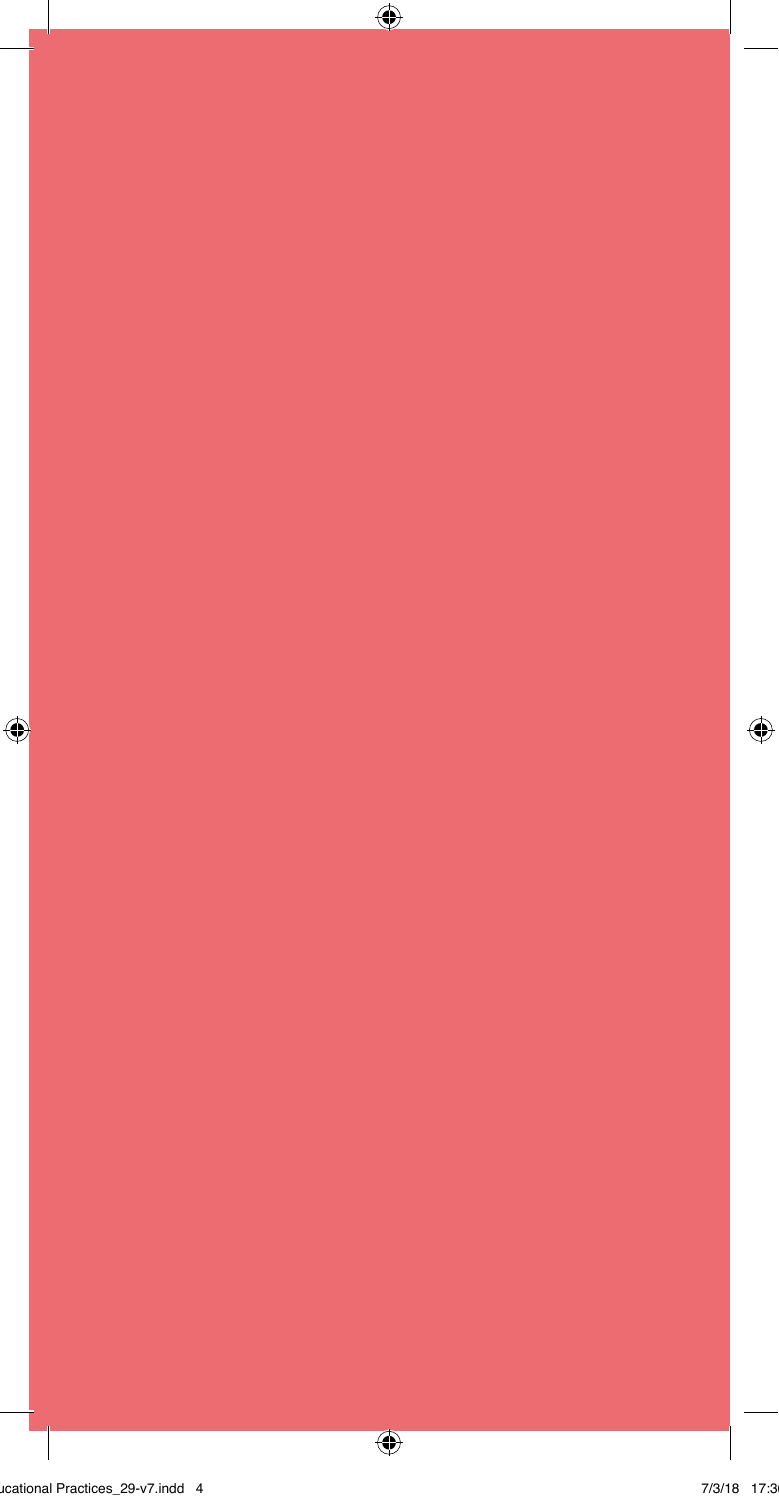### The International Academy of Education

The International Academy of Education (IAE) is a not-for-profit scientific association that promotes educational research, and its dissemination and implementation. Founded in 1986, the Academy is dedicated to strengthening the contributions of research, solving critical educational problems throughout the world, and providing better communication among policy-makers, researchers, and practitioners.

⊕

The seat of the Academy is at the Royal Academy of Science, Literature, and Arts in Brussels, Belgium, and its co-ordinating centre is at Curtin University of Technology in Perth, Australia.

The general aim of the IAE is to foster scholarly excellence in all fields of education. Towards this end, the Academy provides timely syntheses of research-based evidence of international importance. The Academy also provides critiques of research and of its evidentiary basis and its application to policy.

The current members of the Board of Directors of the Academy are:

Doug Willms, University of New Brunswick, Canada (President)

Barry Fraser, Curtin University of Technology, Australia (Executive Director)

Lorin Anderson, University of South Carolina, USA (President Elect)

Maria de Ibarrola, National Polytechnical Institute, Mexico (Past President)

Marc Depaepe, University of Leuven, Belgium

Kadriye Ercikan, University of British Columbia, Canada

Gustavo Fischman, Arizona State University, USA

#### www.iaoed.org

⊕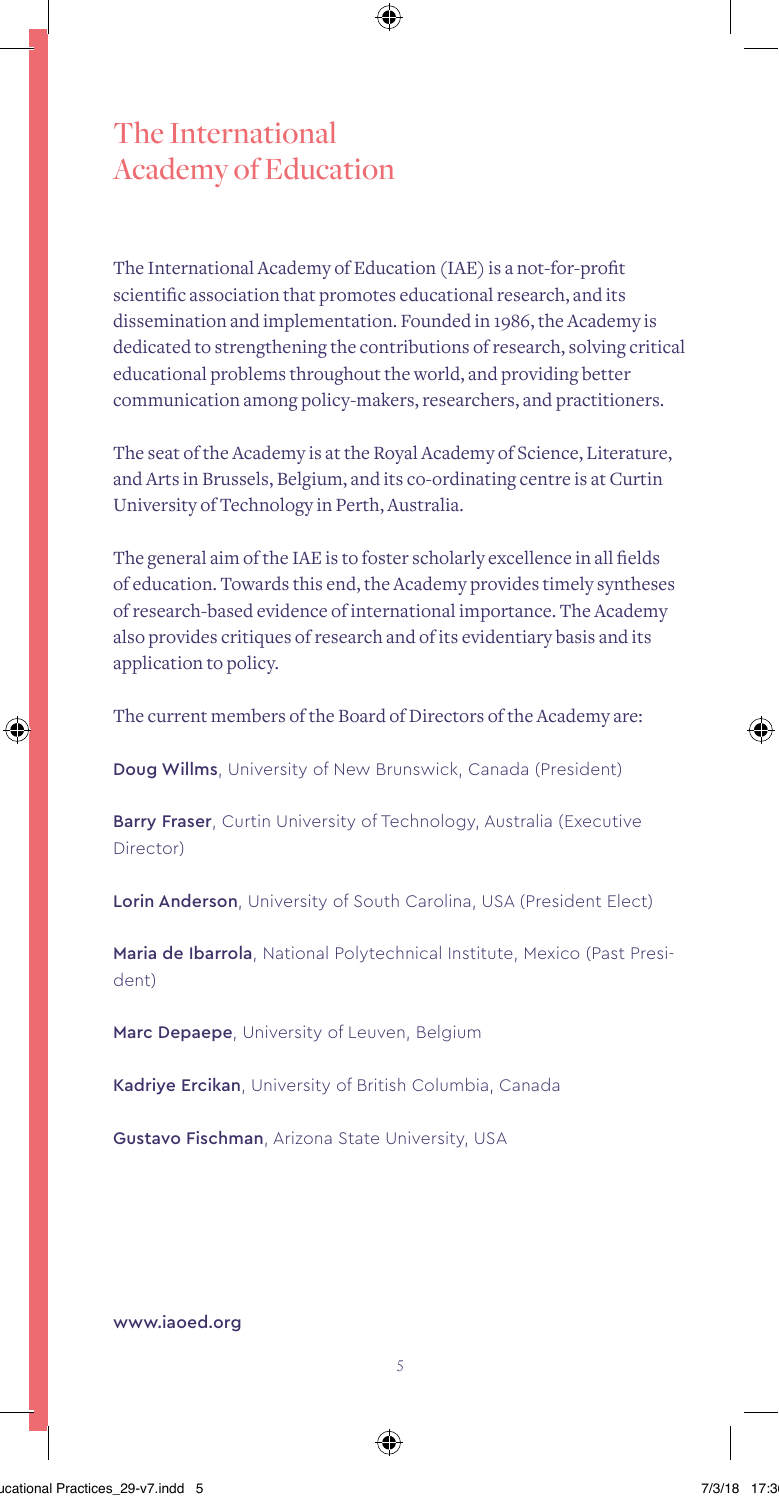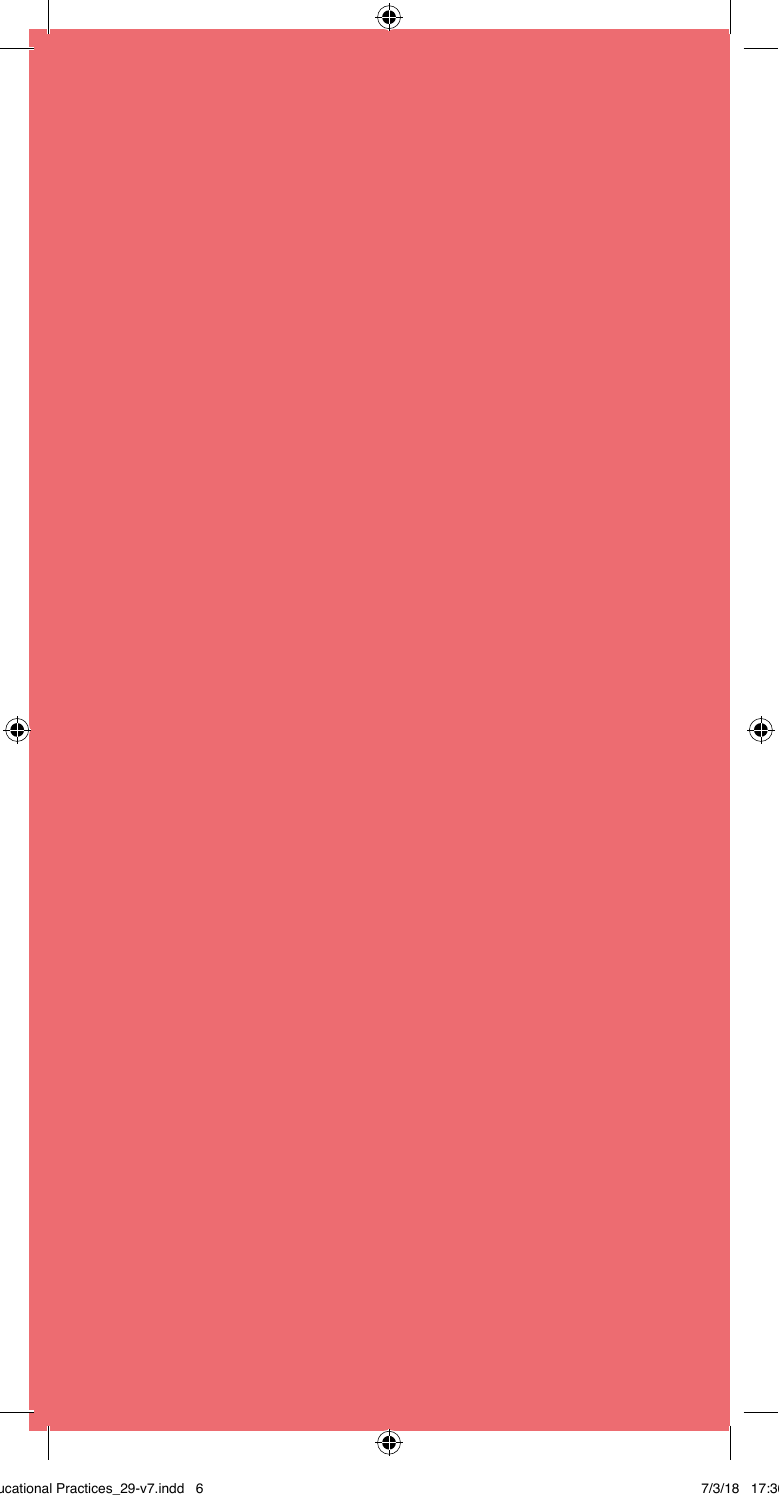### The International Bureau of Education

The International Bureau of Education (IBE) was established in 1925, as a private, non-governmental organisation, by leading Swiss educators, to provide intellectual leadership and to promote international cooperation in education. In 1929, the IBE became the first intergovernmental organization in the field of education. At the same time, Jean Piaget, professor of psychology at the University of Geneva, was appointed director and he went on to lead IBE for 40 years, with Pedro Rosselló as assistant director.

In 1969, the IBE became an integral part of UNESCO, while retaining intellectual and functional autonomy.

The IBE is a UNESCO Category I institute and a center of excellence in curriculum and related matters. Its mission is to strengthen the capacities of Member States to design, develop, and implement curricula that ensure the equity, quality, development-relevance and resource efficiency of education and learning systems.

IBE-UNESCO's mandate strategically positions it to support Member States' efforts to implement Sustainable Development Goal 4 (SDG4), quality education for all, and indeed, other SDGs that depend for their success on effective education and learning systems.

#### http://www.ibe.unesco.org

۰

⊕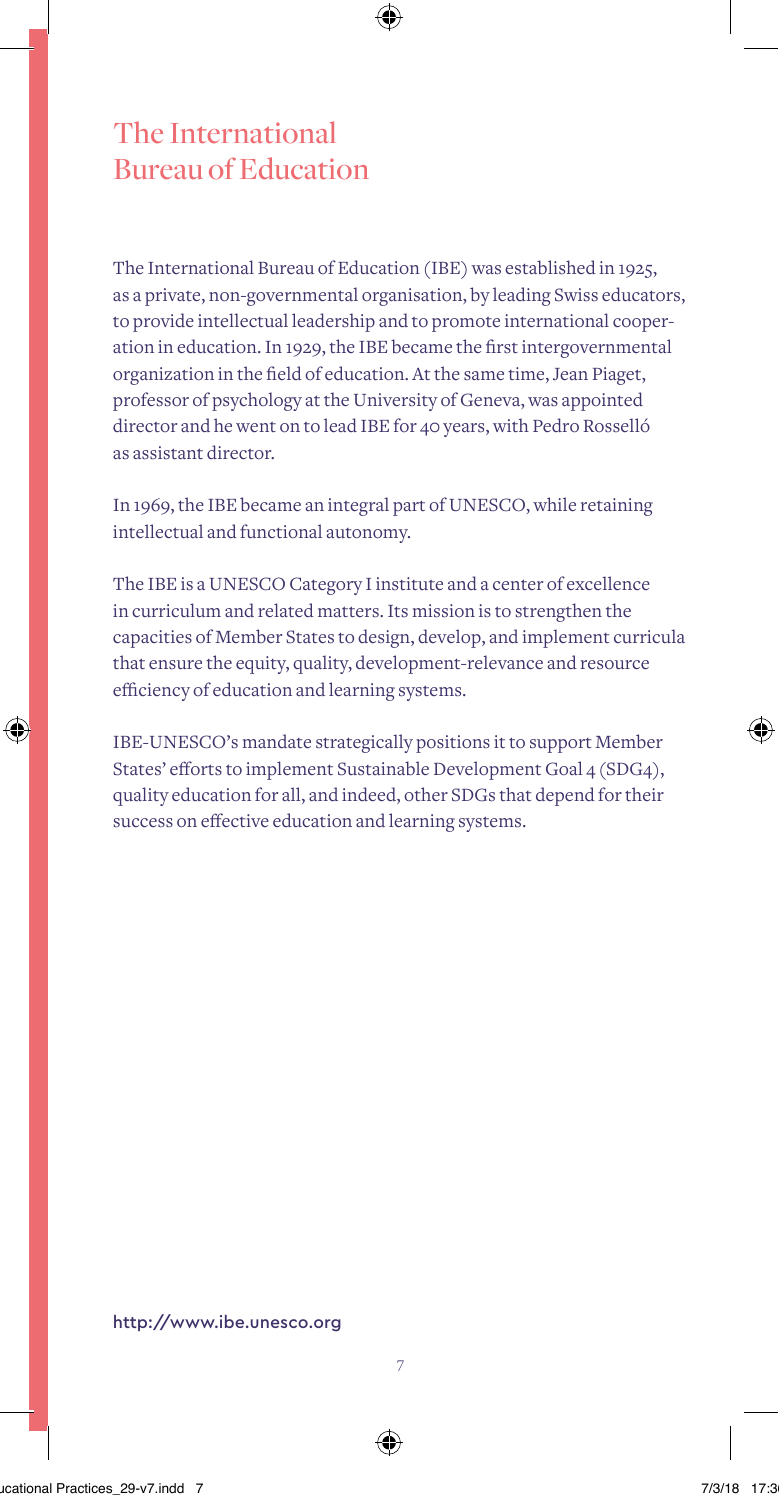### About the Series

⊕

The Series was started in 2002, as a joint venture between the International Academy of Education (IAE) and the International Bureau of Education (IBE). So far 29 booklets have been published in English and many of them have been translated in several other languages.

The success of the Series shows that the booklets meet a need for practically relevant research-based information in education. The series is also a result of the IBE's efforts to establish a global partnership that recognizes the role of knowledge brokerage as a key mechanism for improving the substantive access of policy makers and diverse practitioners to cutting-edge knowledge. Increased access to relevant knowledge can also inform education practitioners, policymakers and governments how this knowledge can help address urgent international concerns, including but not limited to curriculum, teaching, learning, assessment, migration, conflict, employment and equitable development.

Governments need to ensure that their education systems meet their core and indisputable mandate, which is to promote learning and, ultimately, to produce effective lifelong learners. With the aggressive pace of contextual change in 21st century, lifelong learning is a critical source of adaptability, agility to adapt, and the resilience required to meet challenges and opportunities. Yet, for many countries around the world, effective facilitation of learning remains a daunting challenge. Learning outcomes remain poor and inequitable. Intolerably high proportions of learners fail to acquire prerequisite competences for lifelong learning such as sustainable literacy, digital literacy, critical thinking, communication, problem solving, as well as competences for employability and for life. Systems' failure to facilitate learning co-exists with impressive advancements in education research, driven by research from diverse fields, including the sciences of learning, particularly the neuroscience of learning, and advancements in technology.

The IBE's knowledge brokerage initiative seeks to close the gap between scientific knowledge on learning and its application in education policies and practice. It is driven by the conviction that a deeper understanding of learning should improve teaching, learning, assessment, and policies on lifelong learning. To effectively envision and guide required improvements, policymakers and practitioners must be fully cognizant of the momentous dialogue with research.

⊕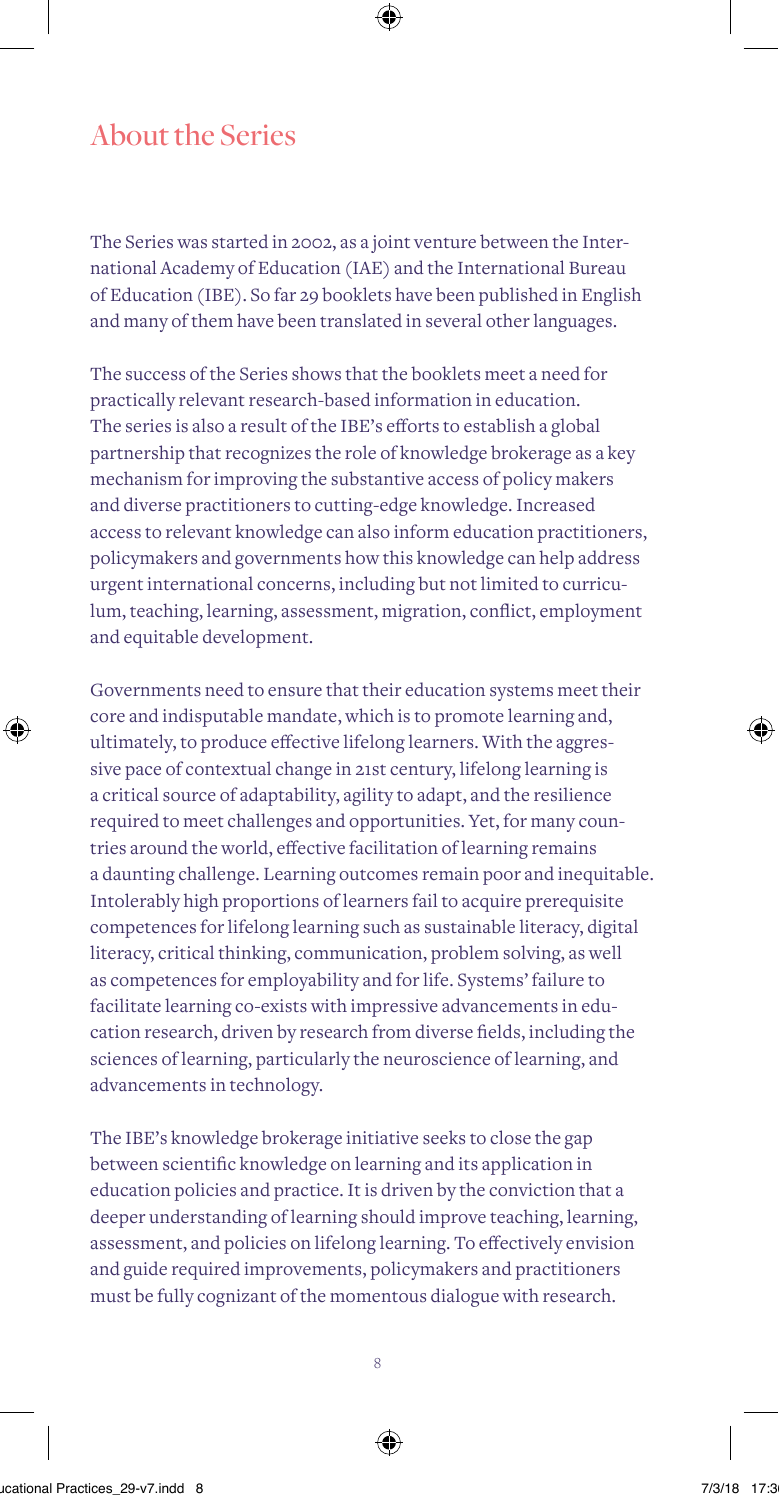The IBE recognizes the advancements already made, but also that there is still much more work to be done. This can only be achieved through solid partnerships and a collaborative commitment to building on previous lessons learned and continued knowledge sharing.

⊕

The Educational Practices booklets are illustrative of these ongoing efforts, by both the International Academy of Education and the International Bureau of Education, to inform education policymakers and practitioners on the latest research, so they can better make decisions and interventions related to curriculum development, teaching, learning and assessment.

⊕

⊕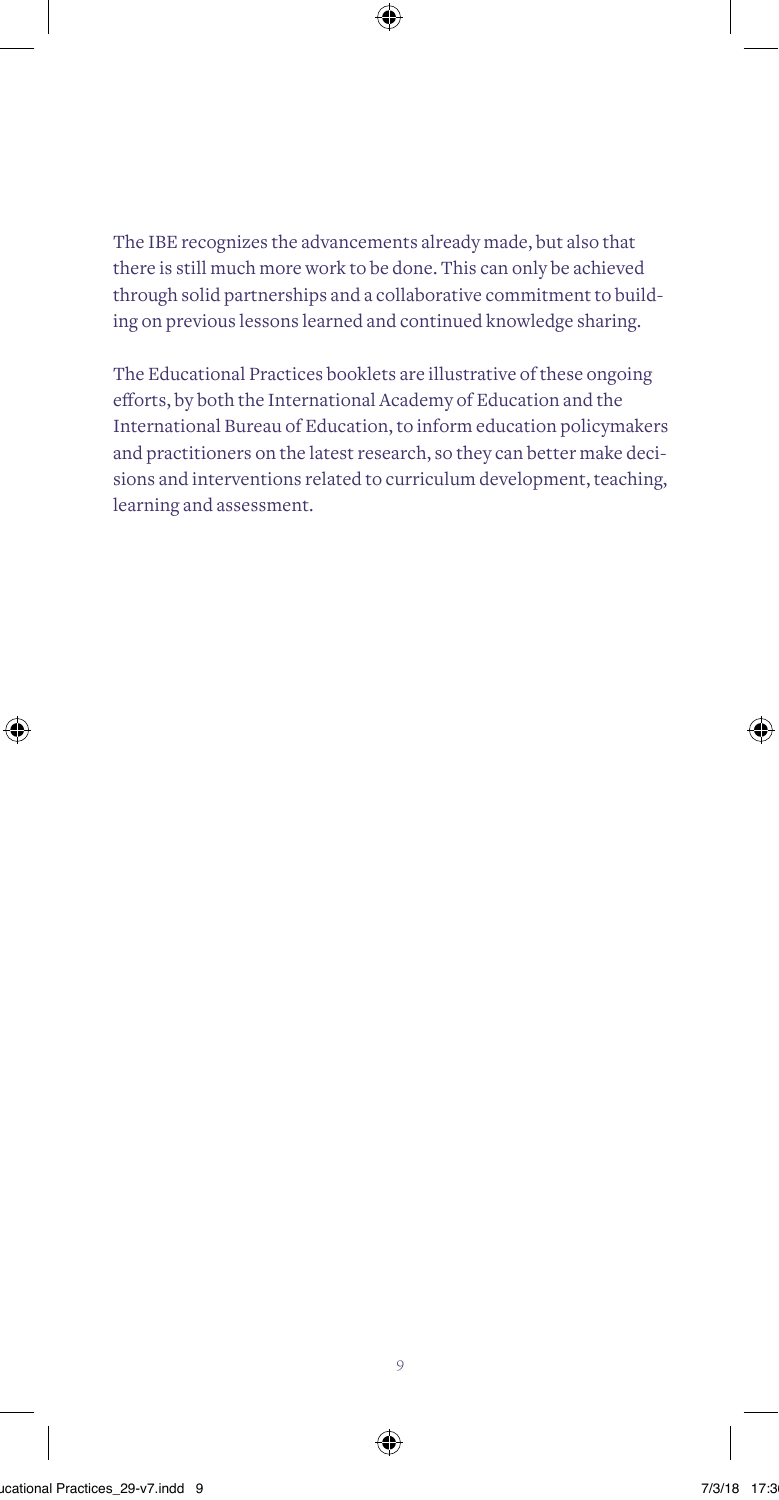### Previous titles in the Educational Practices series:

- 1. Teaching *by Jere Brophy.* 36 p.
- 2. Parents and learning *by Sam Redding.* 36 p.
- 3. Effective educational practices *by Herbert J. Walberg and Susan J. Paik.* 24 p.
- 4. Improving student achievement in mathematics *by Douglas A. Grouws and Kristin J. Cebulla.* 48 p.
- 5. Tutoring *by Keith Topping.* 36 p.
- 6. Teaching additional languages *by Elliot L. Judd, Lihua Tan and Herbert, J. Walberg.* 24 p.
- 7. How children learn *by Stella Vosniadou.* 32 p.
- 8. Preventing behaviour problems: What works *by Sharon L. Foster, Patricia Brennan, Anthony Biglan, Linna Wang and Suad al-Ghaith.* 30 p.
- 9. Preventing HIV/AIDS in schools *by Inon I. Schenker and Jenny M. Nyirenda.* 32 p.
- 10. Motivation to learn *by Monique Boekaerts.* 28 p.
- 11. Academic and social emotional learning *by Maurice J. Elias.* 31 p.
- 12. Teaching reading *by Elizabeth S. Pang, Angaluki Muaka, Elizabeth B. Bernhardt and Michael L. Kamil.* 23 p.
- 13. Promoting pre-school language *by John Lybolt and Catherine Gottfred.* 27 p.
- 14. Teaching speaking, listening and writing *by Trudy Wallace, Winifred E. Stariha and Herbert J. Walberg.* 19 p.
- 15. Using new media *by Clara Chung-wai Shih and David E. Weekly.*  23 p.
- 16. Creating a safe and welcoming school *by John E. Mayer.* 27 p.
- 17. Teaching science *by John R. Staver.* 26 p.
- 18. Teacher professional learning and development *by Helen Timperley.* 31 p.
- 19. Effective pedagogy in mathematics *by Glenda Anthony and Margaret Walshaw.* 30 p.
- 20. Teaching other languages *by Elizabeth B. Bernhardt.* 29 p.
- 21. Principles of instruction *by Barak Rosenshine.* 31 p.
- 22. Teaching fractions *by Lisa Fazio and Robert Siegler.* 25 p.
- 23. Effective pedagogy in social sciences *by Claire Sinnema and Graeme Aitken.* 32 p.24.
- 24. Emotions and learning *by Reinhard Pekrun.* 30 p.
- 25. Nurturing creative thinking *by Panagiotis Kampylis and Eleni Berki.* 26 p.
- 26. Understanding and facilitating the development of intellect *by Andreas Demetriou and Constantinos Christou.* 31 p.

⊕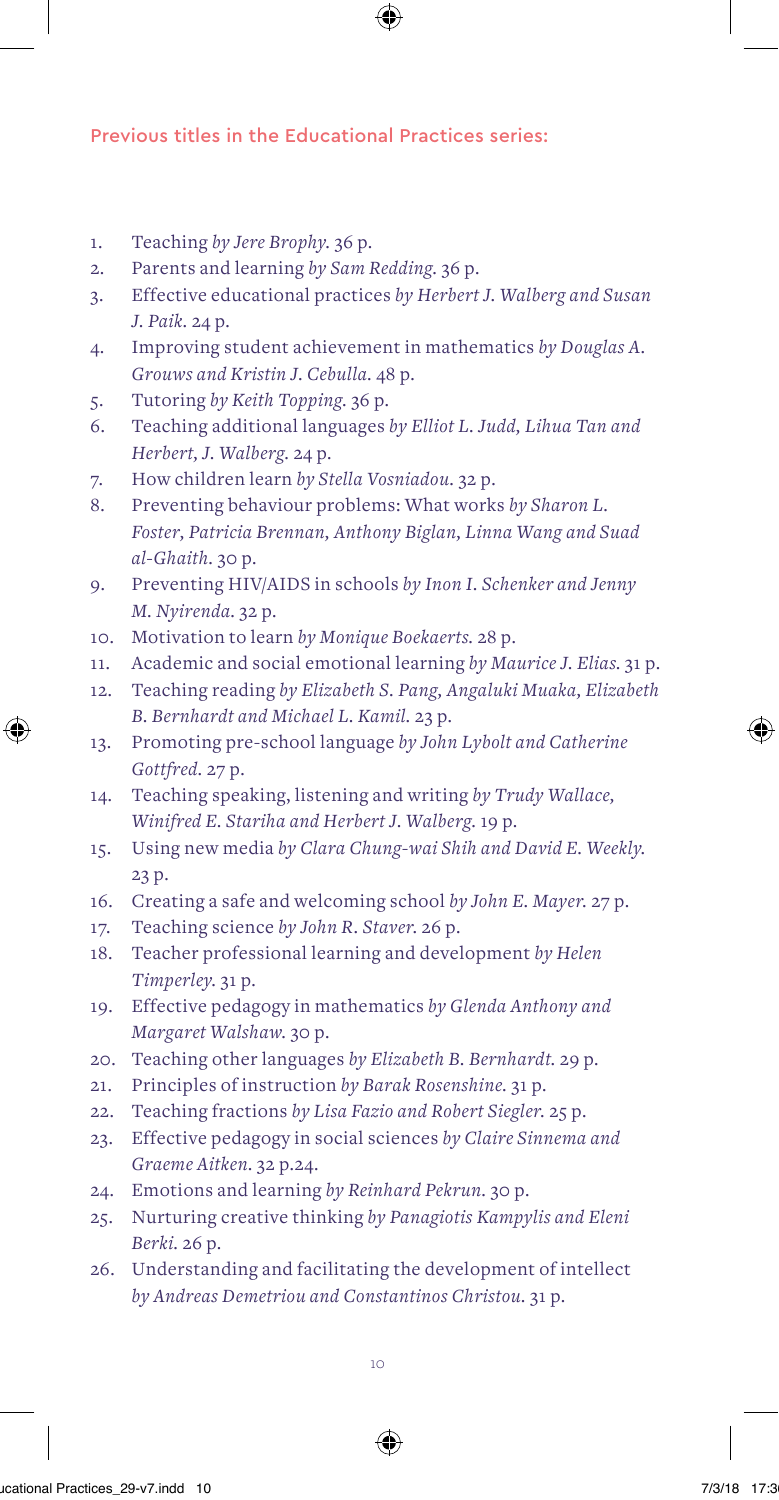27. Task, teaching and learning: Improving the quality of education for economically disadvantaged students *by Lorin W. Anderson and Ana Pešikan.* 30 p.

⊕

- 28. Guiding principles for learning in the twenty-first century *by Conrad Hughes and Clementina Acedo.* 24 p.
- 29. Accountable Talk: Instructional dialogue that builds the mind *by Lauren B. Resnick, Christa S. C. Asterham and Sherice N. Clarke.*  36 p.

⊕

These titles can be downloaded from the websites of the IEA → http://www.iaoed.org or of the IBE → http://www.ibe.unesco.org Paper copies can be requested from the IBE, Publications Unit, P.O. Box 199, 1211 Geneva 20, Switzerland. Please note that several titles are now out of print, but can be downloaded from the IEA and IBE websites.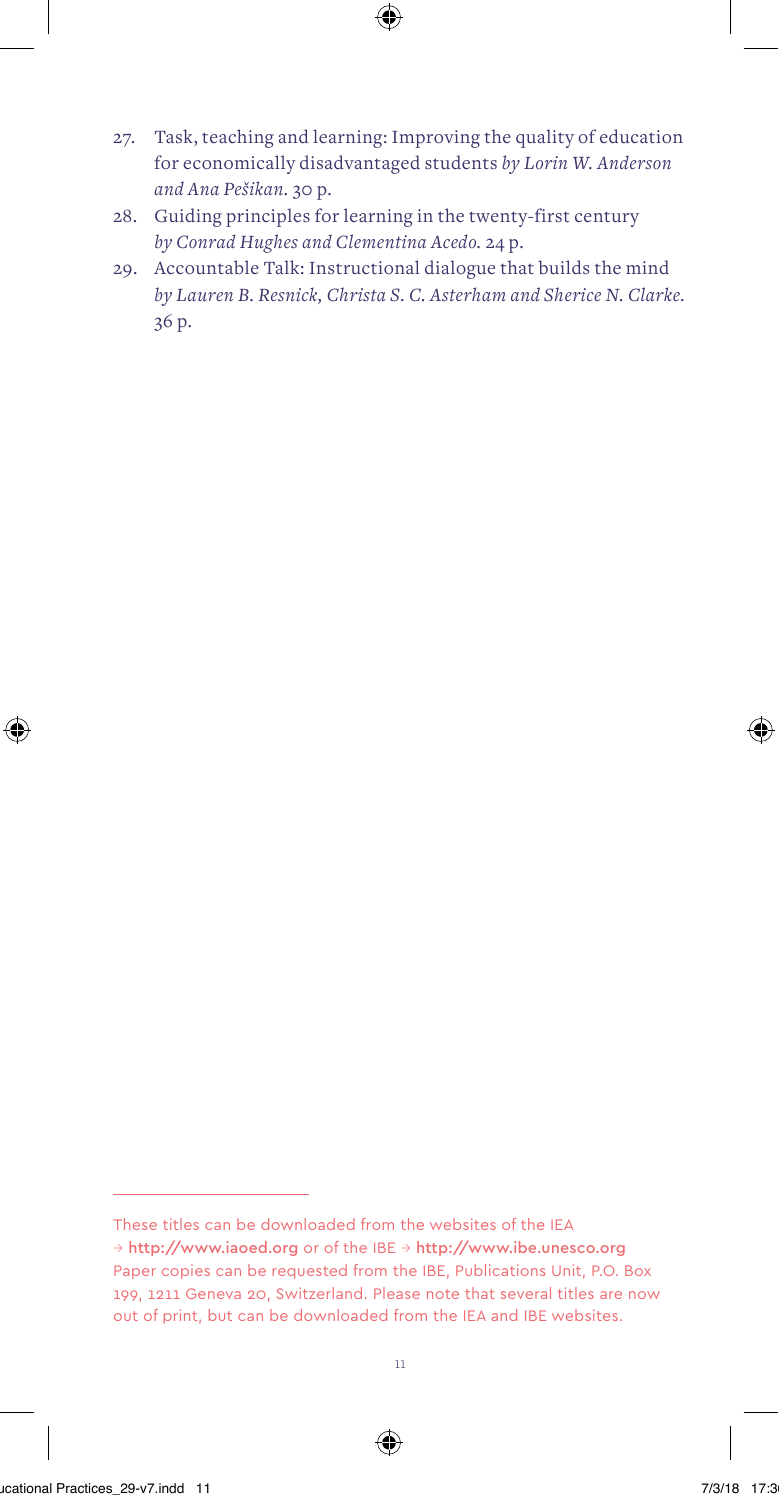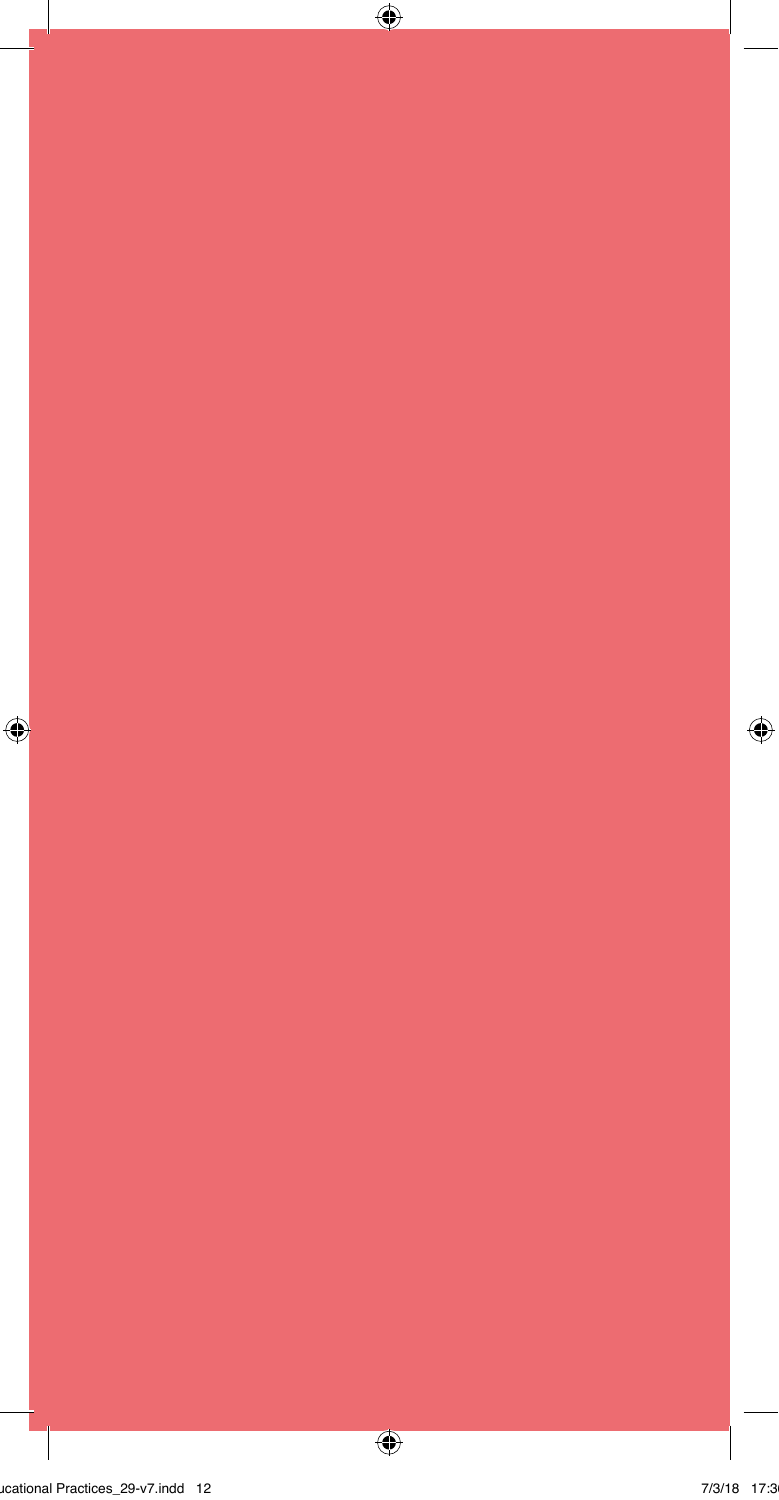### Table of Contents

| 5  | The International Academy of Education                               |
|----|----------------------------------------------------------------------|
| 7  | The International Bureau of Education                                |
| 8  | <b>About the Series</b>                                              |
| 14 | Introduction                                                         |
| 17 | 1. Accountable Talk: What is it                                      |
| 18 | 2. Accountable Talk: Setting expectations                            |
| 20 | 3. Accountability to community: The right to speak                   |
| 22 | 4. Accountability to reasoning: Elicit students'explanations         |
| 24 | 5. Accountability to reasoning: Engaging differences                 |
| 26 | 6. Accountability to knowledge: Working with and toward<br>knowledge |
| 28 | 7. Accountability to knowledge: Disciplinary knowledge               |
| 29 | 8. Formats for classroom dialogue                                    |
| 31 | Conclusion                                                           |
| 32 | References                                                           |

⊕

The authors are responsible for the choice and presentation of the facts contained in this publication and for the opinions expressed therein, which are not necessarily those of UNESCO-IBE and do not commit the organization. The designations employed and the presentation of the material in this publication do not imply the expression of any opinion whatsoever on the part of UNESCO IBE concerning the legal status of any country, territory, city or area, or of its authorities,or concerning the delimitation of its frontiers or boundaries.

⊕

⊕

This publication was produced in 2018 by the International Academy of Education (IAE), Palais des Académies, 1, rue Ducale, 1000 Brussels, Belgium, and the International Bureau of Education (IBE), P.O. Box 199, 1211 Geneva 20, Switzerland. It is available free of charge and may be translated into other languages. Please send inquiries for translation or reproduction of this text to the IBE, at: ibe-info@unesco.org.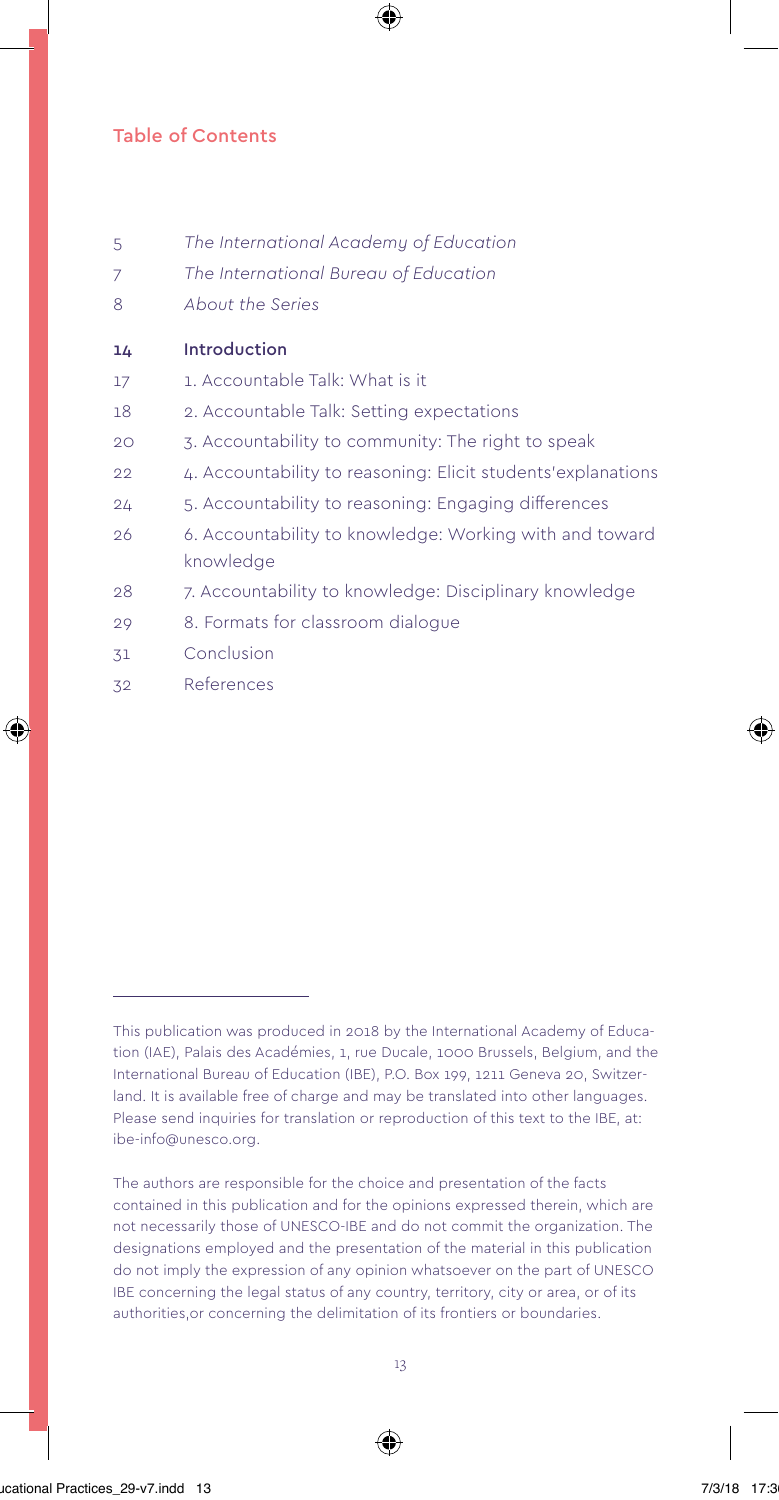### Introduction

When we think about talk in the classroom, most of us picture the same thing. The teacher stands at the front of the room, posing questions, asking students for brief answers, and evaluating their responses. This form of classroom dialogue, known as recitation, allows teachers to transmit facts and effectively manage large groups of learners. The assumption underlying recitation is that school is where children learn to repeat what others have deemed to be important knowledge.

However, we can and should set higher goals for all students. We can use the opportunity of classroom talk to teach students to think—to *make* knowledge. The time now devoted to the recall of facts can instead be devoted to helping students grapple with complicated questions, puzzle through new kinds of problems, and interpret complex texts. Rather than passively absorbing the small body of knowledge the teacher is able to transmit, students can learn reasoning skills by talking and arguing their way through problems to conclusions and solutions.

We and others call this type of structured discussion that supports learning "Accountable Talk" (2010). The differences between recitation and *Accountable Talk* go far beyond who is speaking and when. The nature and quality of talk, how teachers set up discussions and invite students to participate, students' motivation to learn, teachers' expectations of students, and students' expectations of one another and of themselves are all affected. Often, when teachers begin to use *Accountable Talk,* the change in the classroom is palpable.

So, what is this special kind of talk? It begins with students thinking out loud about a complex problem that requires collaboration: noticing something about the problem, questioning a surprising finding, or articulating, explaining, and reflecting upon their own reasoning. The teacher works to elicit a range of ideas, which may be incomplete. With teacher guidance, other students take up their classmates' statements: building on, challenging, or clarifying a claim (including a teacher's claim); posing questions; reasoning about a proposed solution; or offering a counter claim or an alternate explanation. There are clear standards for what counts as a good discussion, often described as the "three accountabilities:" accountability to knowledge (getting the facts right even if it is a struggle to find the right wording), accountability to reasoning

14

⊕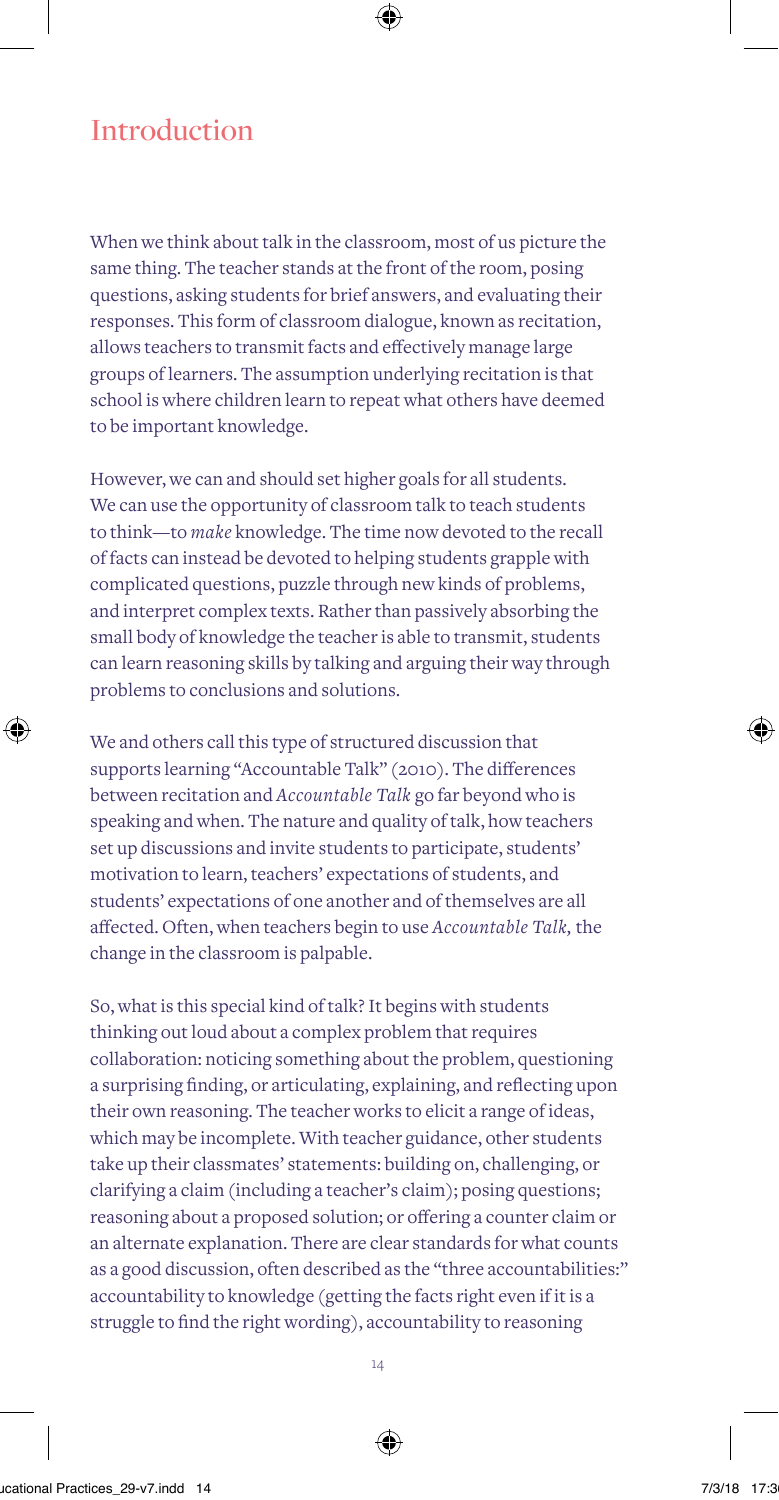(providing a rational justification for a claim), and accountability to community (showing respect for the ideas and feelings of classmates). Overall, the teacher's goal is to sustain a *teacher-led* but *student-owned* process of shared reasoning that ultimately leads to a more fully developed, evidence-backed conclusion, solution, or explanation.

A common objection to *Accountable Talk* from educators is, "Our students don't know enough to have a meaningful discussion." Some educators believe they should structure lessons according to Bloom's taxonomy (1956), which orders cognitive skills on a hierarchy. If one sees lower-order skills as prerequisites for higher-order skills, then discussion opportunities could only benefit students who have progressed beyond the basics. However, research on discussion-based learning, recently assembled in Resnick, Asterhan, and Clarke (2015), does not support this view. Studies show that students in average and low-performing schools not only were able to participate in discussions, but they also significantly improved their general learning abilities, compared to peers who were not taught through a discussion method.

This booklet presents eight principles that address the "why" and the "how" of *Accountable Talk* <sup>1</sup> . While it is only an outline, we hope it persuades readers that talk can be a thinking process. We as educators can, and should, ask more of students than merely the right answer.

⊕

*<sup>1.</sup> Accountable Talk®* is a registered trademark of the University of Pittsburgh.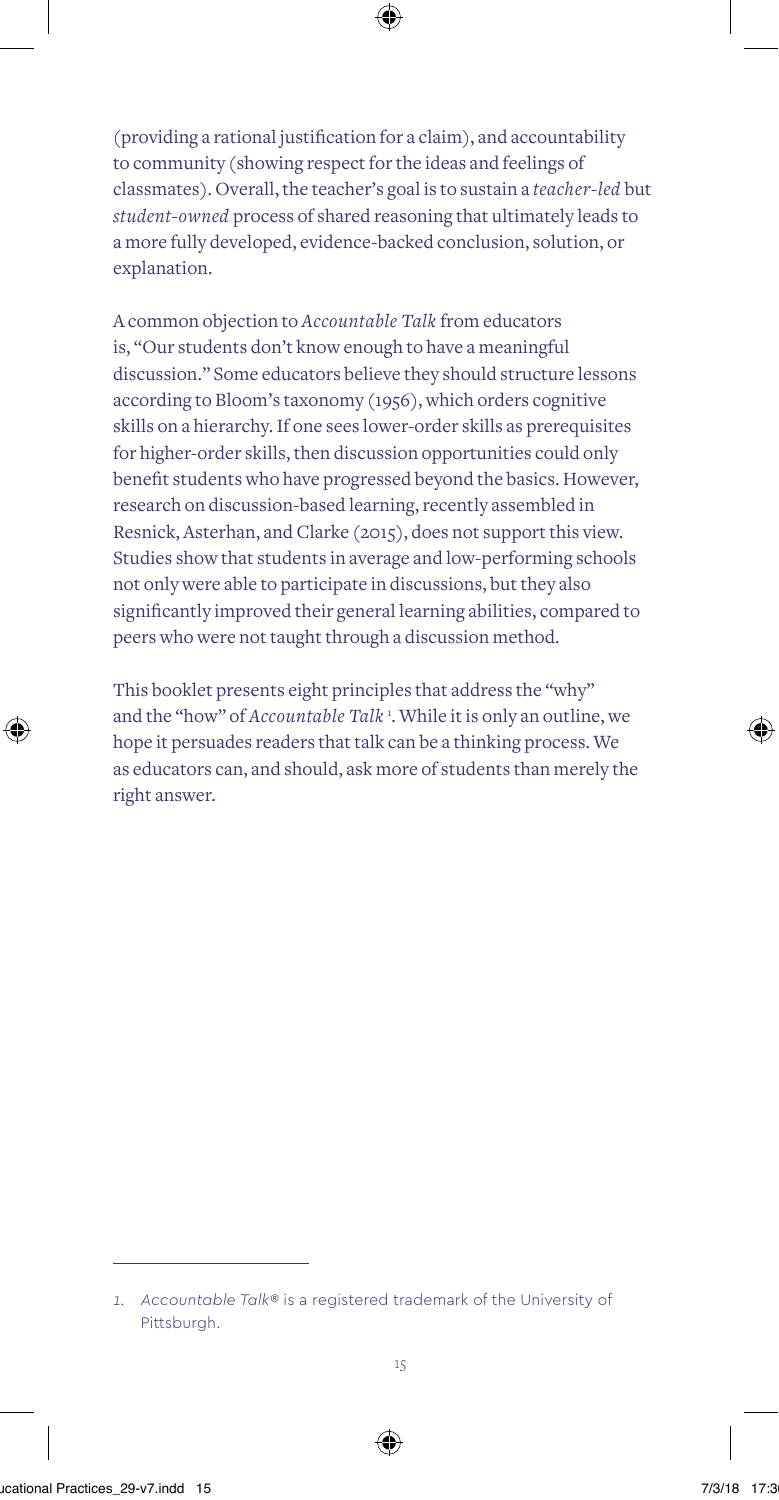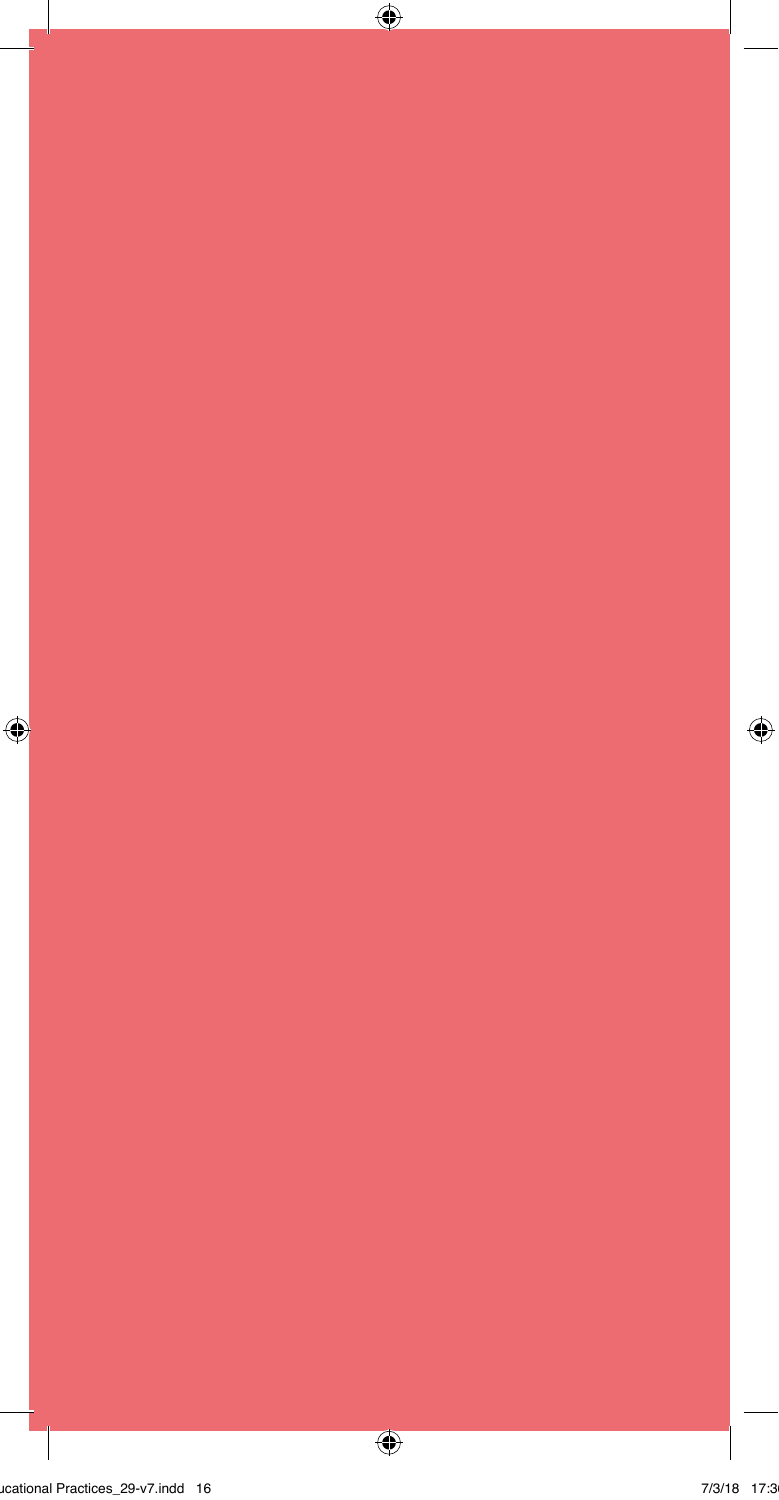### 1. **Accountable Talk:** What is it?

*Talk that is accountable to knowledge, to reasoning, and to community produces learning.*

#### **Research findings**

Research has shown that a certain form of classroom talk produces more learning than other forms (Resnick, Asterhan, and Clarke 2015), even beyond the subject under discussion. When students learn math, for example, by arguing their way toward understanding, they become better not only in math but also in other subjects such as science and literature. We and others call this form of talk "Accountable Talk." In Accountable Talk classrooms, students hold themselves responsible for getting the facts right, for thinking through challenges together, and for following rules that encourage participation (such as respectful listening). In other words, their talk is accountable to knowledge, to reasoning, and to community. Accountable talk is going on when students say things like, "How do you know that?", "Why do you make that claim, when it says here that…?", "We didn't get the same results the second time, and we're trying to figure out why", "I agreed with you at first, but now I think…"

The goal of Accountable Talk is to develop students' ability to think. By practicing the skills and habits of argumentation through social interaction, students learn to reason.

### **Application in practice**

⊕

- **• Accountable Talk is developed over time.** Students learn by participating.
- **• Accountable Talk is self-reinforcing.** Practice produces better arguments. Students are more likely to be prepared to support their statements when they expect a challenge ("What's your evidence?"). The class also builds its collective knowledge over time. Students have access to a growing body of information on which to base claims and make arguments.
- **• Accountable Talk includes everyone.** The quality of the argument, not the form of its expression, is valued in Accountable Talk classrooms. Everyone can participate because everyone has ideas, including students who are not fluent in the language used in the classroom.

**Suggested readings:** Alexander, 2006; Michaels, O'Connor, Williams-Hall & Resnick, 2010; Resnick, Asterhan, & Clarke, 2015.

⊕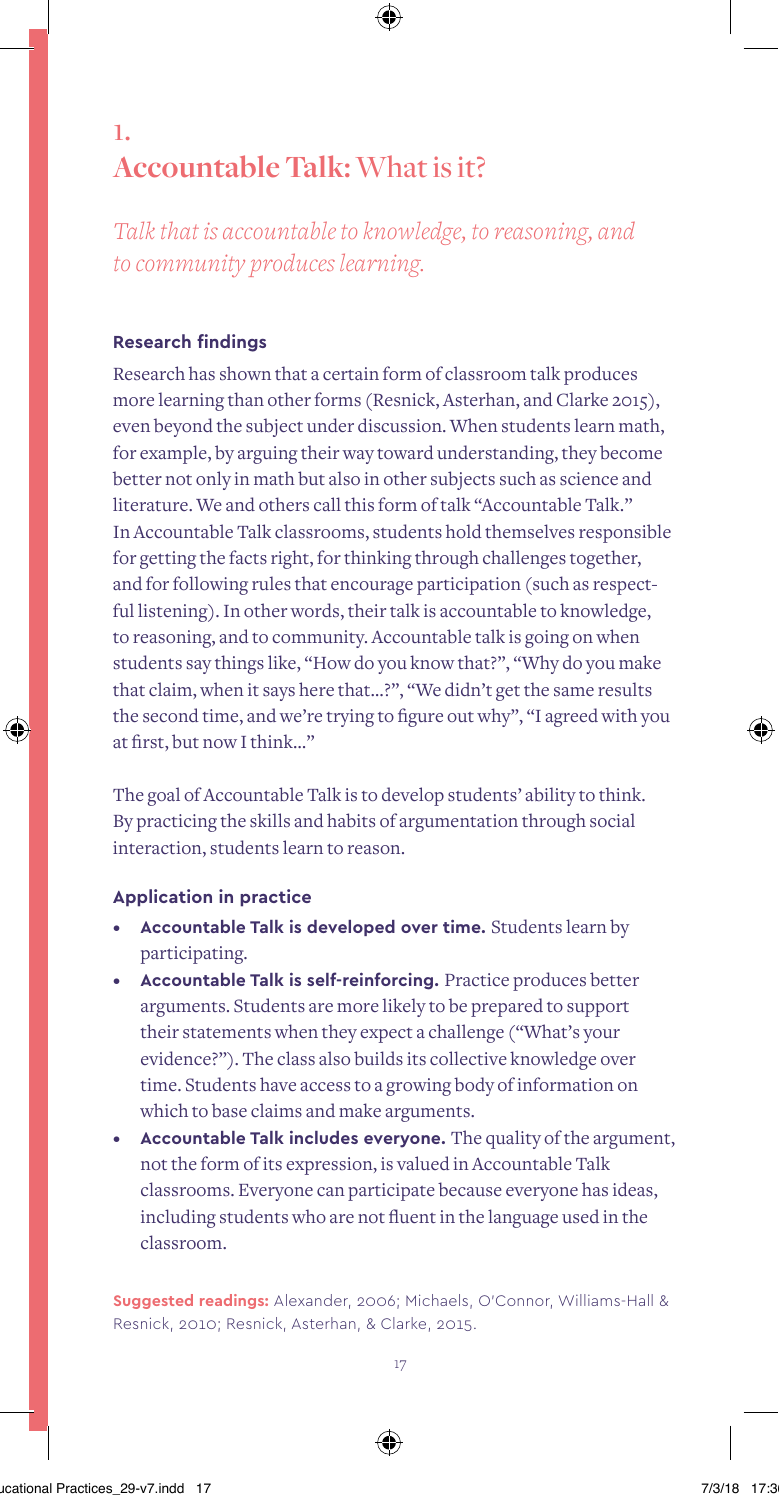### 2. **Accountable Talk:** Setting expectations

*Establishing the ground rules for Accountable Talk discussions helps support students' participation.*

### **Research findings**

Developmental studies have shown that humans become capable of argumentation soon after they learn to talk. To argue in sophisticated ways, however, individuals need opportunities to develop a set of intellectual and social competencies. In Accountable Talk classrooms, the teacher models the norms of argumentation (ways of behaving that further a discussion) and encourages students to take them up. Eventually, students become more sophisticated, self-directed, and flexible arguers.

Preparing a classroom for Accountable Talk discussions is an important first step in this process. Ground rules for classroom discussions create the conditions that allow students' skills and knowledge of argumentation to grow.

#### **Application in practice**

⊕

- **• Establish norms for discussion.** Teachers should model and discuss norms with students, such as orderly turn-taking, respectful listening, and "wait time"—waiting with respect for a student to formulate a statement or answer a question.
- **• Signal the goals of class discussions.** Signaling the goals helps students anticipate the kind of contributions that are relevant to and appropriate for that particular discussion. For example, in a whole-class discussion on the results of a science experiment, a teacher should highlight that the goal is to interpret the results, using evidence from the data to support claims.
- **• Structure student engagement.** Teachers can structure student engagement by assigning roles to students within the discussion task. For example, in small-group discussions, students can be assigned the roles of summarizer, evaluator, scribe, "devil's advocate," etc. Roles focus learners' attention, enable them to take responsibility, and allow them to make a unique contribution to the shared activity. It is important to swap these cognitive roles so students gain experience taking on the whole range. As these roles become established practice in the classroom, it may not be necessary to explicitly assign them to students, but rather to encourage students to adopt the practices that the roles promote, during the flow of discussion.

18

⊕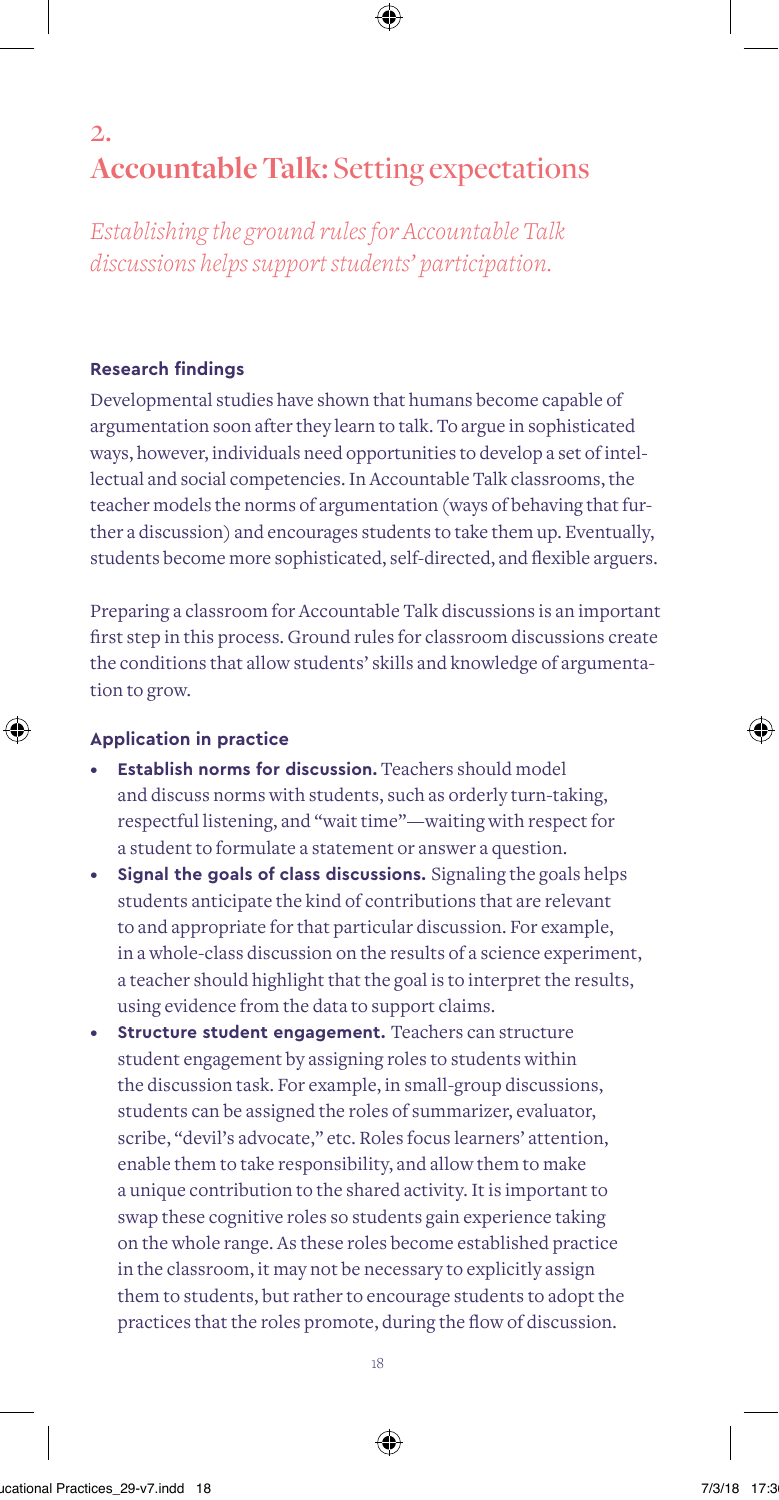**• Use sentence openers.** Teachers can use Accountable Talk "moves" to push students to think together. As Accountable Talk discussions become established classroom practice, students themselves may begin to use Accountable Talk moves to think with their peers.

⊕

| <b>Teacher-led transmission</b>                                       | Learner-led enquiry                                                         |
|-----------------------------------------------------------------------|-----------------------------------------------------------------------------|
| "So, let me see if I have<br>your thinking right.<br>Are you saying?" | Student reflects<br>on his/her own thinking<br>and verifies or clarifies it |
| "Do you agree or disagree?<br>Why?"                                   | Student elaborates<br>on a classmate's reasoning                            |
| "Why do you think that?"                                              | Student elaborates<br>on his/her own reasoning                              |
| "Is it always true that?"                                             | Student evaluates his/her own or<br>a classmate's thinking                  |

**• Mark appropriate use of Accountable Talk norms.** Teachers should highlight and name what students are doing. "Jonathan, this is a good example of explaining your thinking." Marking helps to make explicit both the form of these norms (what they look like) and their function (why we use these norms to build and share understanding). Marking also provides praise for reasoning well, which fosters motivation and engagement.

**Suggested readings:** Kuhn & Zillmer, 2015; Mercer & Littleton, 2007; Michaels, O'Connor, Williams-Hall & Resnick, 2010; Herrenkohl & Guerra, 1998.

⊕

⊕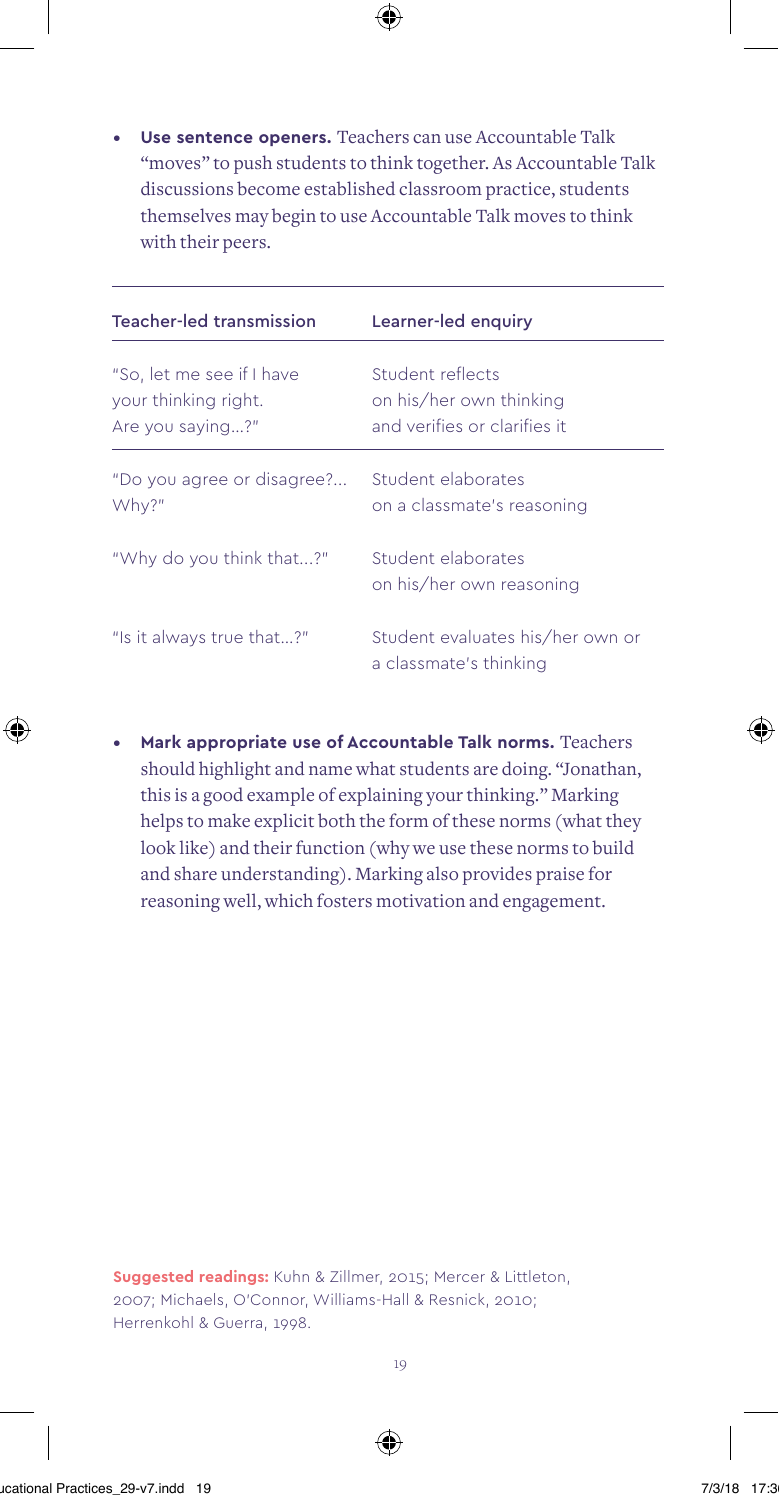### 3. **Accountability to community:**  The right to speak

*Positioning all students as valid and valued contributors in building collective understanding supports motivation and participation in Accountable Talk.*

#### **Research findings**

⊕

We know that all students have the innate capacity to engage in Accountable Talk, and a strong research base supports its benefits. However, observational studies have shown that not all students participate in discussions. Some students participate only when they perceive their contributions to be valid and valued. For example, students may think they should only respond to a teacher's question with the "right answer."

Students who have difficulty making their thinking public can be supported in multiple ways. In managing the discussion, teachers can demonstrate that everyone has ideas to contribute. When students do begin to participate, a successful encounter with a challenge shows them that their minds can grow. Research has affirmed that students who believe the mind can grow are more successful academically than those who see intelligence as fixed. In Accountable Talk classrooms, students also support one another. When students observe their classmates using discussion strategies, classrooms as a whole begin to use those strategies more frequently. Over time, students recognize that sharing their thinking is a legitimate and valued contribution to a discussion. Their talk is accountable to the community.

#### **Application in practice**

- **• Distribute responsibility.** Show that students are expected to build an understanding together. "Felix, do you agree or disagree with Alice? Why?" Distributing responsibility sends a message to students that they are all valued in the process of making sense of a topic in discussion. Cognitively, it prompts the expectation to share one's thinking and build on classmates' thinking.
- **• Distribute participation.** Teachers should engage all learners to be Accountable Talkers. Even if an idea is not well articulated, or incorrect, it is worth pausing to explore it further. Encouraging wide participation shows that every learner's ideas matter, and the process of constructing understanding and working through misconceptions is a collaborative endeavor. And for the individual, the experience of being heard can be motivating.

⊕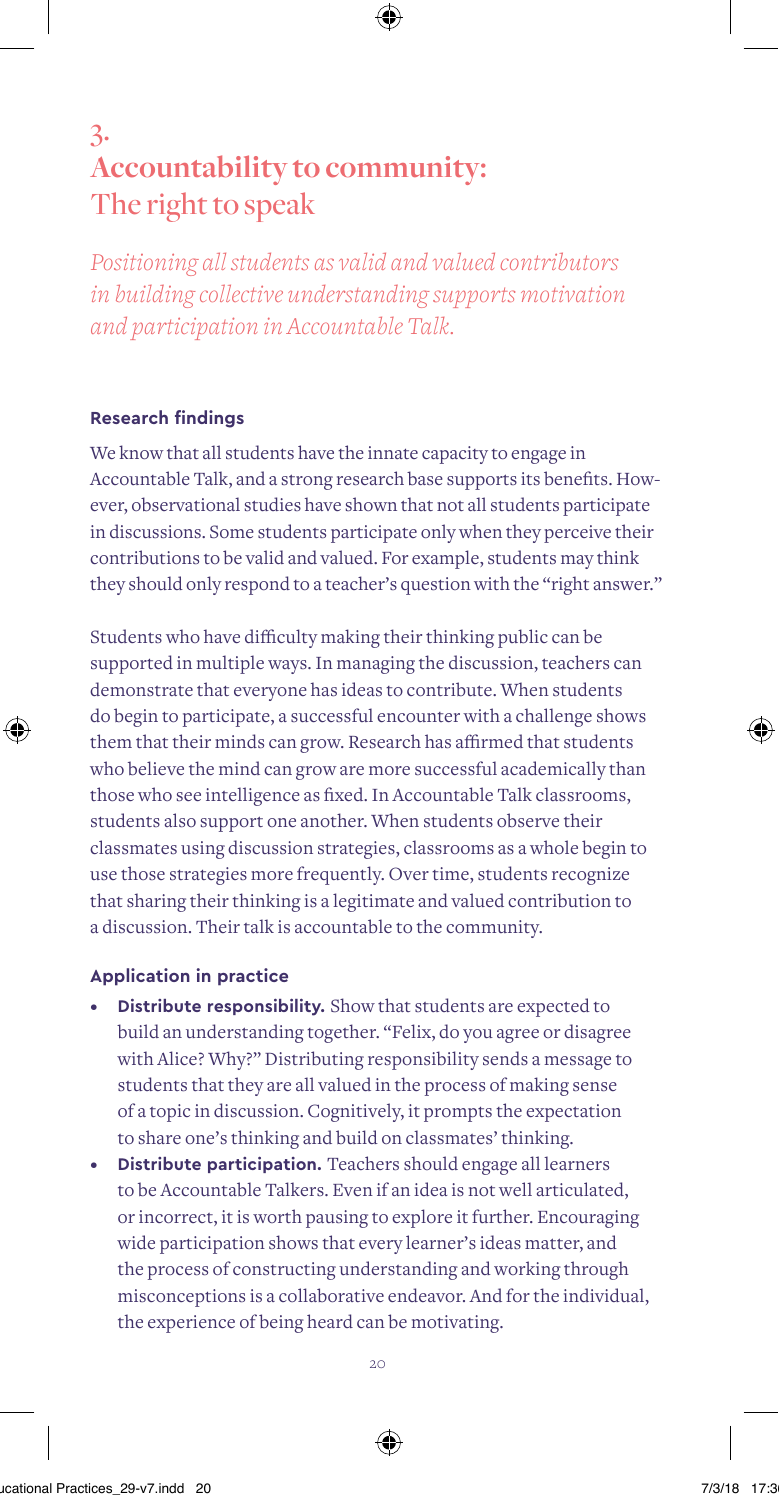

- **• Structure thinking together.** Ask questions that prompt students to reason about each other's reasoning. "Matthew, can you restate what Jamal has said? ... What do you think about that?" Prompting learners to relate to each other's ideas underscores the importance of the initial student's idea and pushes the discussion toward the construction of understanding.
- **• Clarify and verify students' statements.** "Revoicing" students' ideas gives them the opportunity to reflect on and refine their articulation of their thinking. "So, do you mean…?" This move helps to communicate to learners that their ideas matter in the collaborative construction of understanding.
- **• Value errors.** Thinking together means that some students will share faulty or incomplete understandings. In an Accountable Talk classroom, these ideas are explored in order to advance the target conceptual goal. "Marie, this is an interesting idea. Do you think this is always the case? Let's think about this together. ..." Incorrect ideas or misconceptions can serve as important anchors in the process of building collective understanding. Treating these ideas as contributions helps to mark the value of all contributions.

**Suggested readings:** Clarke, 2015; Anderson et al., 2001; O'Connor & Michaels, 2007; Dweck, 2006.

⊕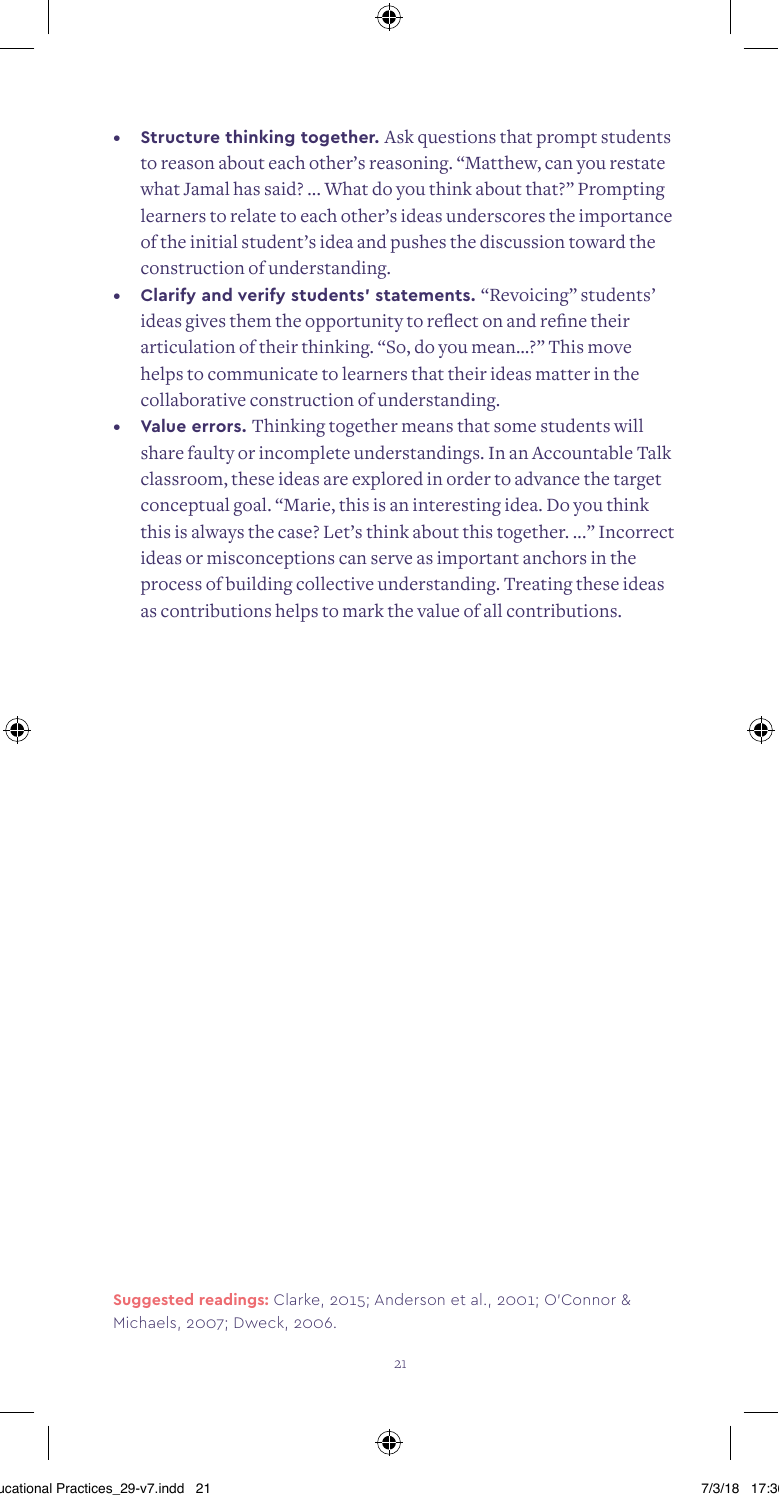### 4. **Accountability to reasoning:**  Elicit students' explanations

*Making student ideas and student thinking public allows for the identification of errors and misconceptions, and improves learning.*

### **Research findings**

⊕

Often, students have incomplete or even misconceived understandings of key concepts or procedures in the curriculum. They may use the right terms, but without really understanding what they mean. In order to identify these gaps and errors, teachers must make their students' thinking "visible" by asking them to explain their understanding or to elaborate on their statements.

Explaining has benefits for the learner. The mere act of trying to explain one's understanding of a certain phenomenon requires learners to organize their thinking and formulate it in a way that could make sense to another person. During this process, they may recognize their own gaps and errors. The attempt to explain, in and of itself, has been shown to improve information processing and the integration of knowledge. The further articulation of ideas also benefits the argument, as ideas that are allowed to remain half-expressed, and assumptions that are never expressed, do not play a useful role in the discussion. By contrast, ideas that are articulated for everyone to understand become objects to be discussed, negotiated, and refined. For teachers, making students' thinking visible is pivotal in identifying and understanding what their students already know, and in identifying misconceptions and errors that could get in the way of understanding new materials.

#### **Application in practice**

- **• Ask students to elaborate.** One-word responses usually do not further an argument. Teachers should probe students: "What do you mean, exactly?", "Can you say more about that?", "Can you give us an example?"
- **• Highlight process.** During problem-solving activities, ask students to show how they reached a certain solution, what steps they followed, and why they chose to solve it that way.
- **• Elicit different solutions.** Ask for a range of solutions and explanations from different students.
- **• Give "wait time."** It may take students some time to formulate their thinking and shape it for others to understand. For the class

⊕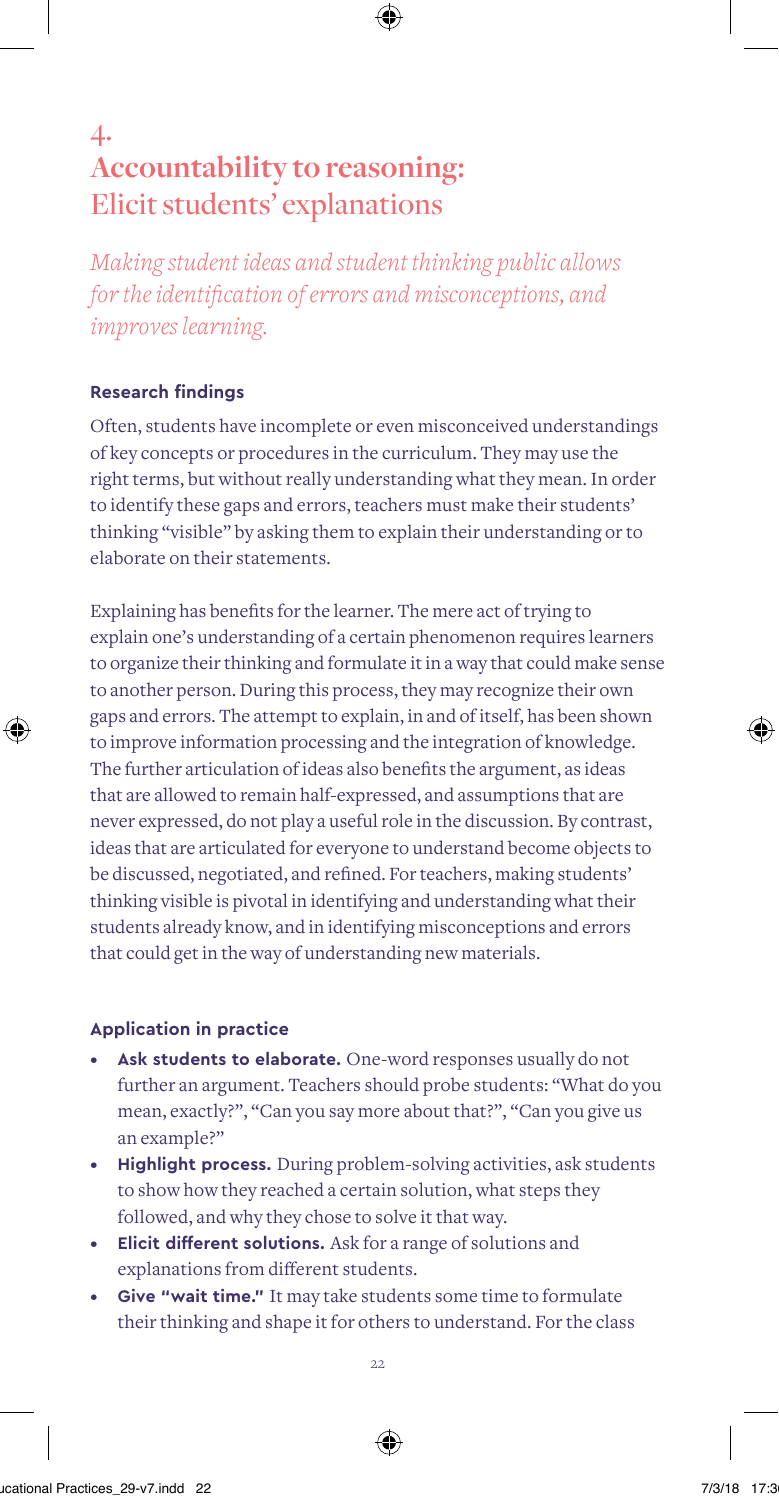overall, teachers should model "waiting with interest" to see what a student is going to say.

 $\bigoplus$ 

**• Value all contributions.** It is important to make sure that the atmosphere is constructive and not competitive. It is not about who is right. Quite to the contrary, students often learn a great deal by thoroughly exploring misconceptions, errors, and incomplete explanations.

**Suggested readings:** Chi & Wylie, 2014; Asterhan & Schwarz, 2007; Sadler, Sonnert, Coyle, Cook-Smith, & Miller, 2013.

⊕

⊕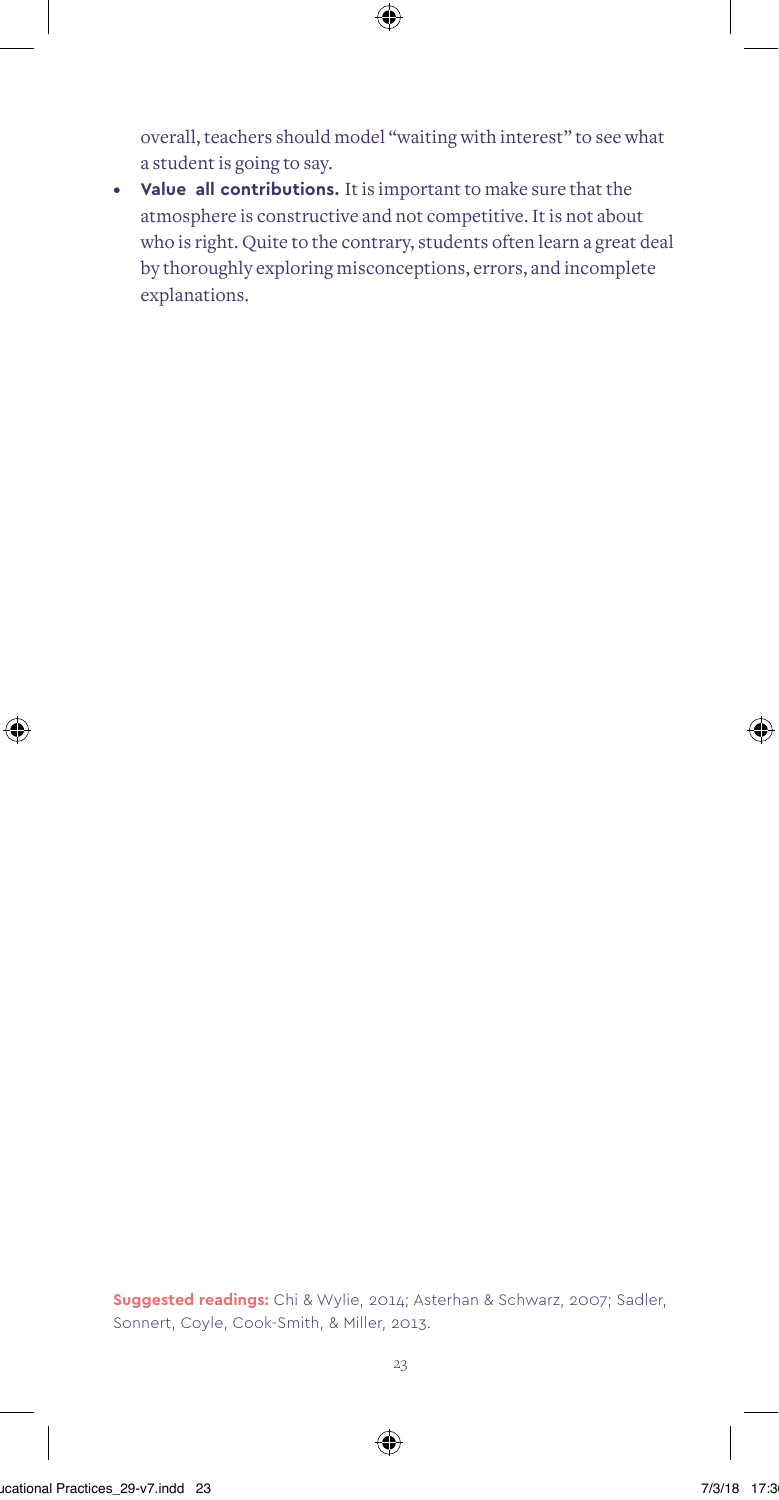### 5. **Accountability to reasoning:**  Engaging differences

*Through participation in Accountable Talk, students practice, refine, and develop their reasoning competencies.*

⊕

#### **Research findings**

⊕

As we have said, each student has a right and is expected to share his or her ideas in Accountable Talk, and it is important to ask for elaborated explanations from different students. However, this is not where it ends. In Accountable Talk, students and teachers reason about the different solutions or views that are introduced in the discussion. Differences are "highlighted" and participants collaborate to clarify and solve them through reasoning. Students are responsible for making logical connections and drawing reasonable conclusions. The talk involves searching for premises and evidence rather than simply supporting or attacking conclusions, or engaging individuals in a competition.

Research suggests that adhering to basic standards of reasoning is something people do quite naturally, and that, given the opportunity, even very young children can build arguments. However, the demands of skilled, academic argumentation are considerable. Studies show that even adults find it difficult to distinguish between evidence and explanation, to provide valid support for their claims, to take into account evidence in favor of their opponent's claims, and to refute counterarguments. Studies also indicate that such argumentation competencies are best developed through social interaction and dialogue. In other words, students become better thinkers by thinking out loud with others.

#### **Application in practice**

- **• Elicit different viewpoints.** Asking for a range of views signals that there may be alternative ways of thinking about the topic and that it is always worthwhile to consider different options. "Who would like to comment on X?", "Can we think of a different solution or reason?"
- **• Avoid quick consensus.** Generating alternative ideas or solutions is not easy for children (and adults alike), both for intellectual and for social reasons. Be prepared for situations in which everyone seems to be in agreement about one particular viewpoint. Avoid quick-consensus seeking by introducing dissenting views, alternative ways of looking at a problem, and challenging questions to reopen the discussion.

⊕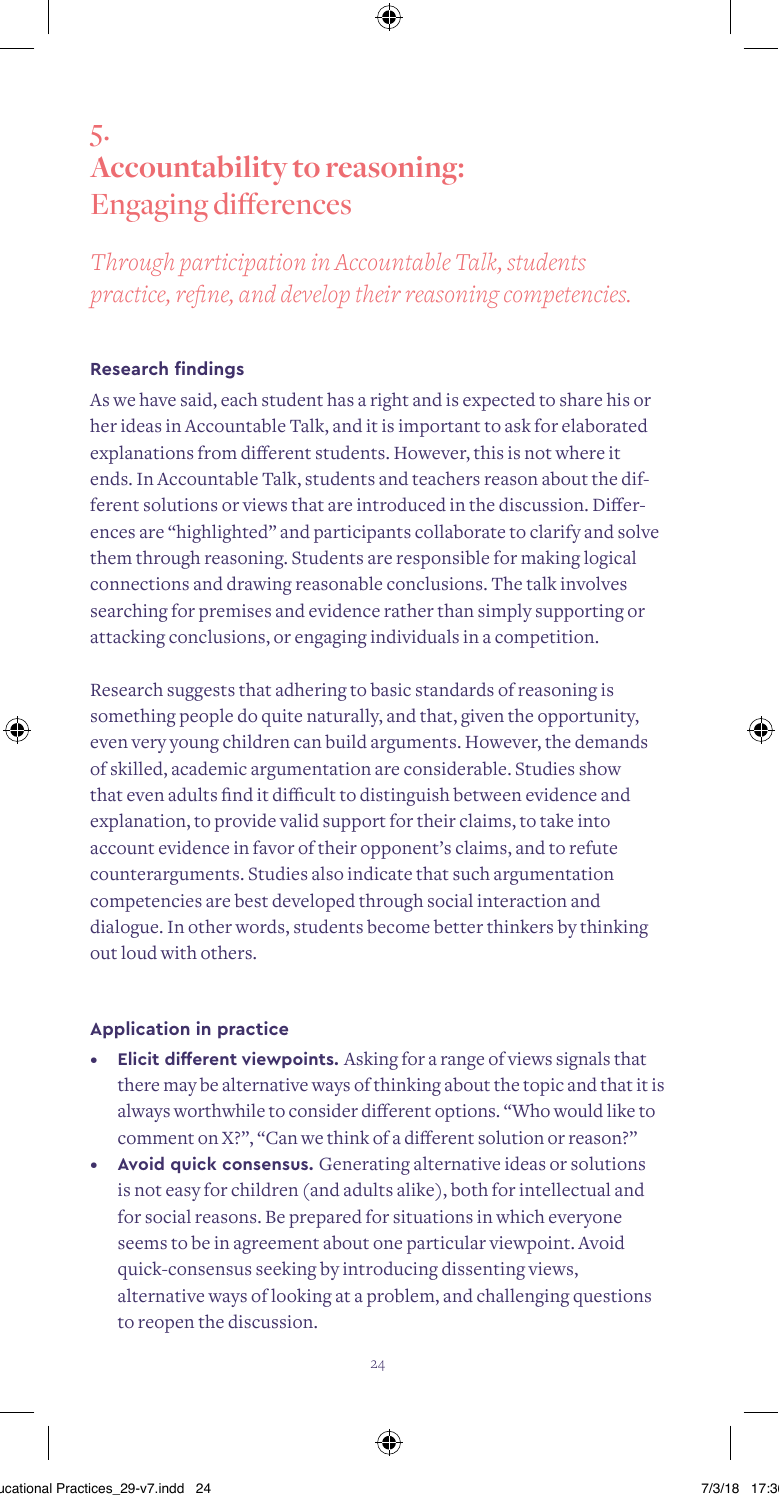⊕

- **• Explore and highlight differences.** It is not enough to accumulate different viewpoints. Students should explore how expressed ideas are related. Teachers can ask students to express their commitment to an idea ("Does anyone disagree/agree with X?") or explicitly ask them to compare ideas ("So, how is this different from X?").
- **• Signal and mark moves of reasoning in discussions.** Marking reasoning moves helps students become familiar with the norms and terminology of reasoning. For example, in teacher-led dialogue, a teacher can mark when a student provides a justification. "So, Anita is justifying her view by giving us a reason why her idea is a strong one. What do you think about her reason—does it support her idea well?" In student-led activities (small-group dialogue), students may use flashcards with reasoning moves (claim, explanation, proof, challenge, etc.) or sentence openers, such as "My claim is that…", "I know that because…", "The evidence for my claim is based on…"

**Suggested readings:** Kuhn, Shaw, & Felton, 1997; Reznitskaya, Kuo, Clark, Miller, Jadallah, Anderson, & Nguyen-Jahiel, 2009; Mercier, Boudry, Paglieri, & Trouche, 2017; Kuhn, 1992; Topping & Trickey, 2007.

⊕

⊕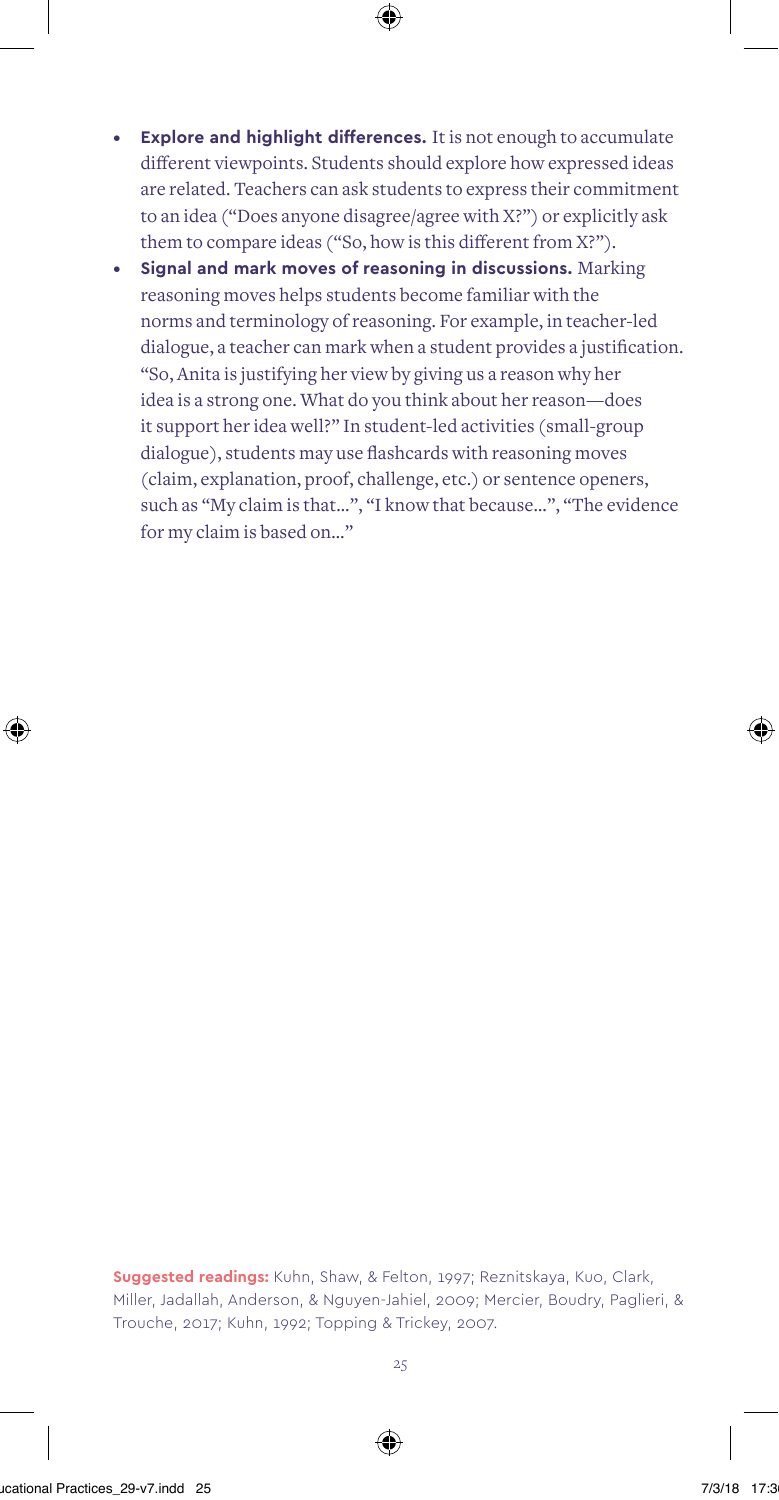### 6. **Accountability to knowledge:**  Working with and toward knowledge

*Students hold themselves responsible for grounding their claims in knowledge.*

#### **Research findings**

Talk that is accountable to knowledge is based explicitly on facts, written texts, or other information that all students can access. In Accountable Talk, speakers make an effort to get their facts right and to make explicit the evidence behind their claims or explanations. They challenge each other when evidence is lacking or unavailable. A knowledgeable and skilled teacher is required both to provide authoritative knowledge when necessary and to guide conversation toward academically correct knowledge.

Some educators believe that students cannot have meaningful discussions until they have a certain amount of knowledge. Good reasoning does depend on good knowledge. Cognitive research on knowledge acquisition also shows that the opposite is true: The process of acquiring deep (versus superficial) knowledge involves active processing and reasoning, not the passive memorization of facts. Thus, in Accountable Talk, students and teachers are dedicated to pushing their limits of understanding and to improving their knowledge through reasoning and exploration.

### **Application in practice**

⊕

- **• Provide students with cognitively demanding tasks.** Teachers should develop discussion tasks that ask students to reason, explain, and elaborate on their thinking— the cognitive processes that support knowledge building. These tasks will be complex and open-ended (involving questions without a single, right answer), offering students opportunities to contribute and collaborate in order to solve problems.
- **• Ask open-ended questions.** Open-ended questions encourage student engagement and talk. However, teachers must have an end goal in mind in order to guide the discussion toward canonically correct knowledge rather than misconceptions. It is important for teachers to carefully think through the discussion and the directions it might take. For example, a teacher can prepare scenarios, prompts, and conceptual diagrams of the target concepts (and misconceptions). There is a delicate balance between letting

⊕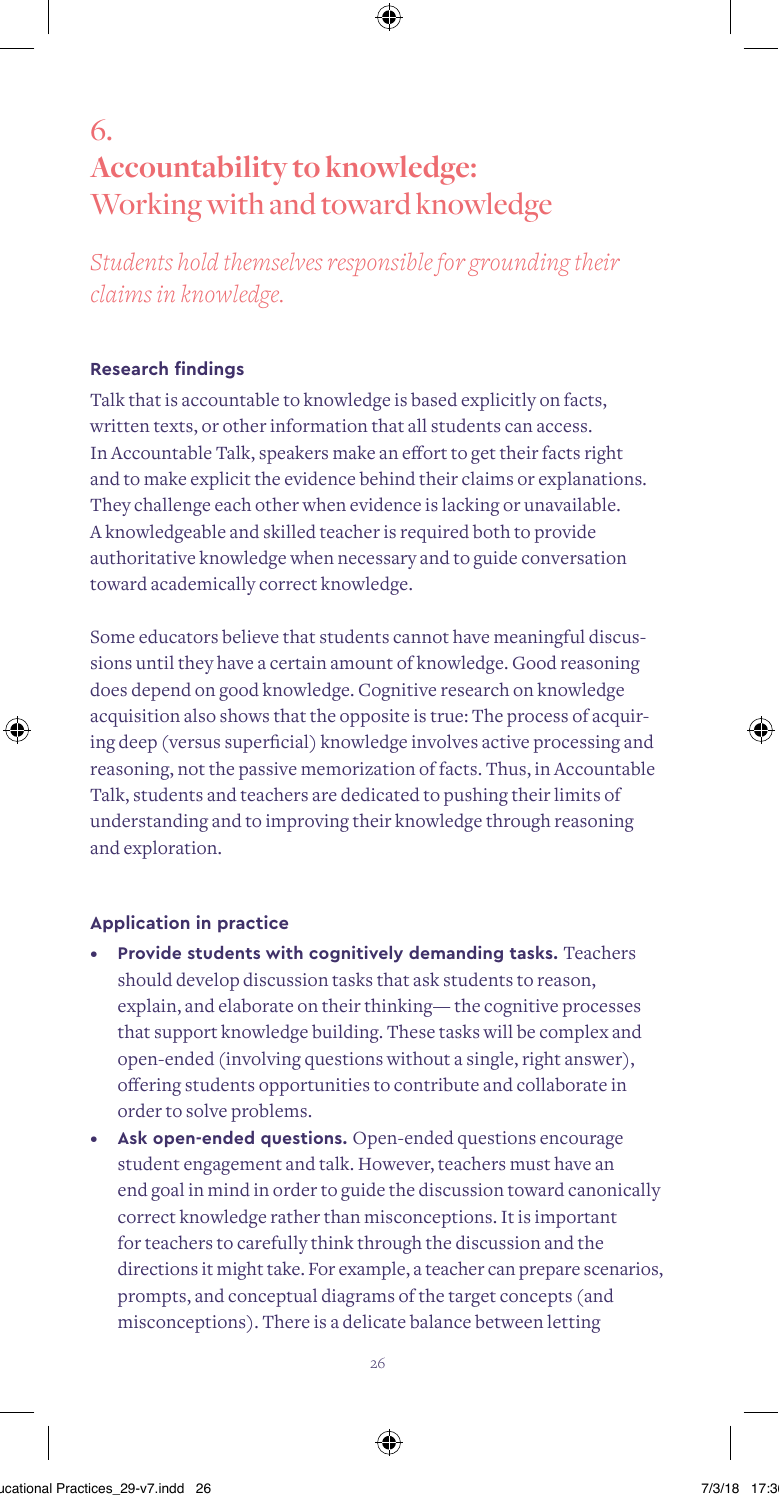students conduct the discussion and shaping their thinking toward a certain endpoint.

⊕

- **• Anticipate misconceptions.** Teachers should acquaint themselves with common misconceptions students have about a topic in order to direct students toward clear conceptual understanding. Anticipating misconceptions also helps teachers guess at the meaning when a student's statement is incomplete or not fully comprehensible (and then probe accordingly), and to identify misconceptions that are worthy of mulling over together.
- **• Provide knowledge resources.** Make sure that students know where to find facts and other kinds of information they need to intelligibly formulate their claims (essays, text, data). Ask students, where did you find that information? Ask students to justify their answers, and to explain what they based their answers on.

**Suggested readings:** Resnick, 1987; Bransford, Brown, & Cocking, 2000; Ford & Forman, 2015; Stein et al., 1996.

۰

⊕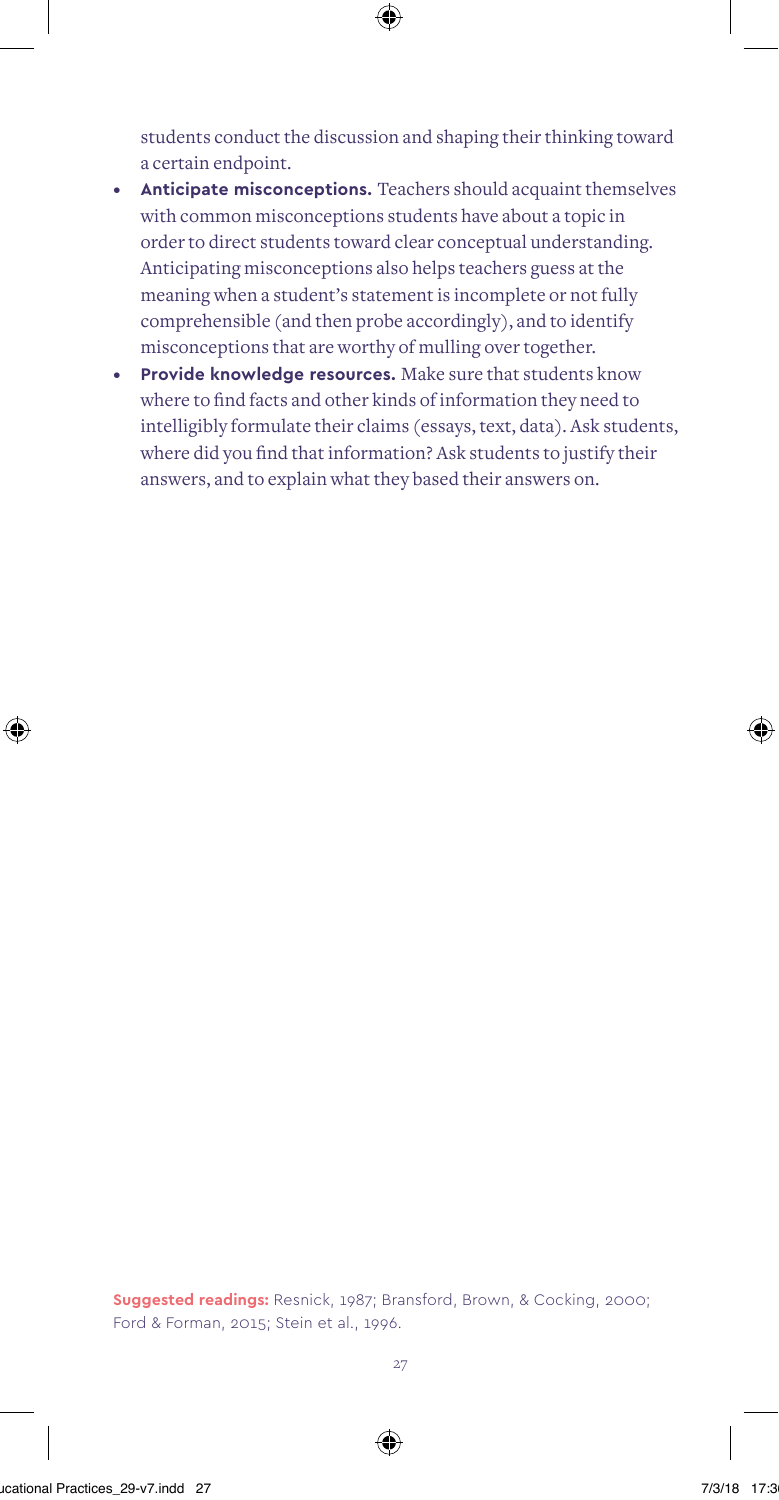### 7. **Accountability to knowledge:**  Disciplinary knowledge

*Students learn to argue in ways that are unique to each discipline.* 

### **Research findings**

Students should not only come to know an accepted body of knowledge in each subject, but they should also develop some understanding of how these bodies of knowledge came to be established. For example, in all of the sciences, argumentation is one of the central means through which practitioners test new ideas and theories. Without argument and evaluation, the construction of reliable knowledge in the sciences would be impossible. Just as the science student must learn how to support a hypothesis with empirical data, a student of history should practice explaining and interpreting historical events from multiple sources of evidence. Because each discipline has its own genre of talk and criteria for evaluating sound arguments, students need opportunities to observe and practice these various forms.

#### **Application in practice**

⊕

- **• Model how valid arguments are made in a discipline.** The types of evidence that are appropriate in a given discipline take different forms; for example, proof in a mathematics class, experiment in a science class, or references to the text in a literature class.
- **• Show students how to look for appropriate resources that could serve as valid evidence in a particular discipline.** Ask them to justify their sources of information based on the criteria for evidence. For example, a personal letter might serve as evidence in a history class but might not count as evidence in a science class.
- **• Provide students with authentic tasks.** Tasks should pose genuine problems in the relevant discipline or mimic a genuine problem within that discipline. For example, in a science class, students could critique their classmates' presentations using rules for what counts as evidence.
- **• Provide knowledge resources.** Make sure that students know where to find facts and other kinds of information they need to intelligibly formulate their claims (essays, text, data). Ask students, where did you find that information? Ask students to justify their answers, and to explain what they based their answers on.

**Suggested readings:** Osborne, 2010; Latour & Woolgar, 1979; Ford & Forman, 2015.

28

⊕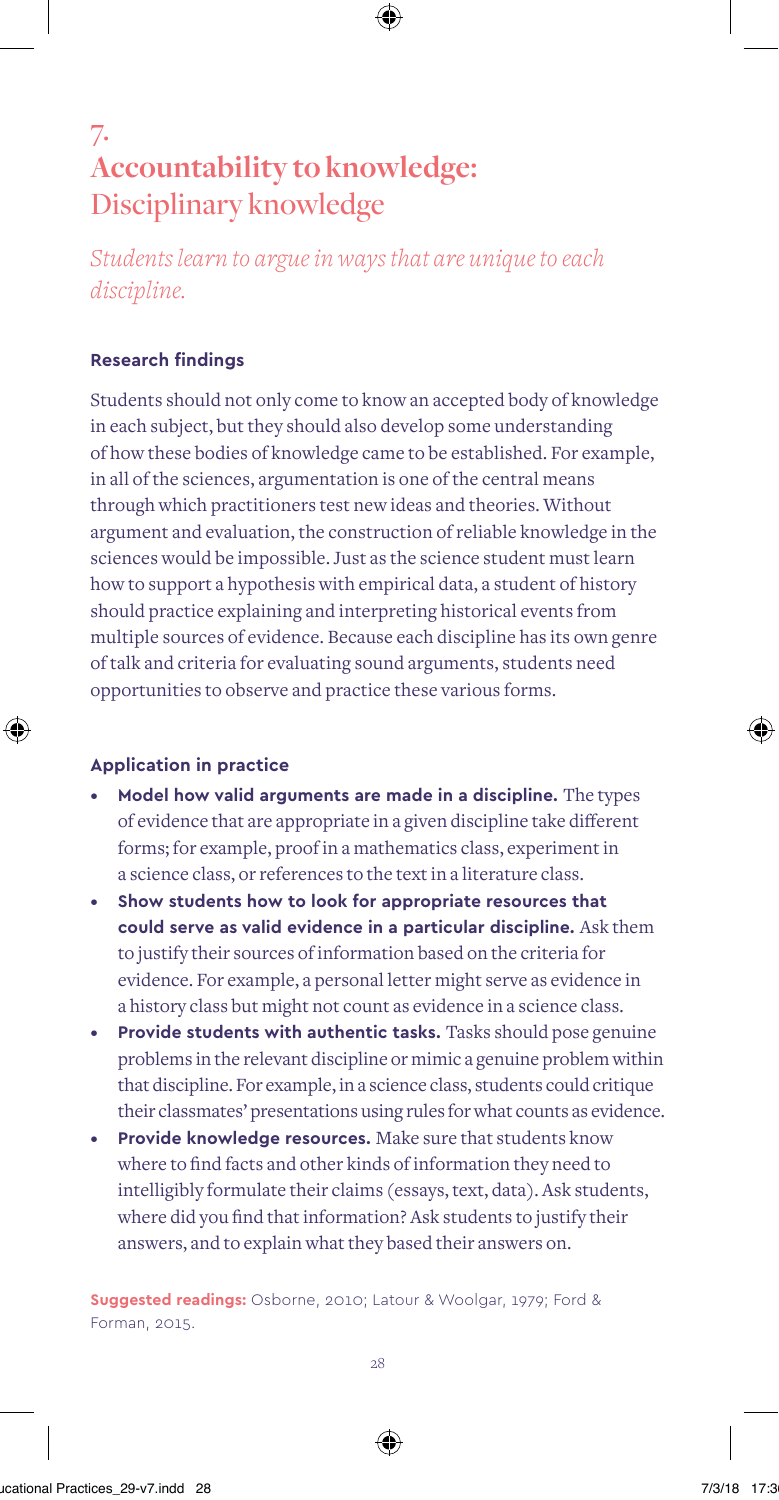### 8. **Formats for classroom dialogue**

*Teachers choose discussion formats to fit discussion goals.* 

### **Research findings**

Researchers have studied classroom dialogue in a variety of formats, most prominently teacher-led classroom dialogue, small-group discussions, partner talk, and computer-mediated discussions. Each has advantages and disadvantages for certain teaching and learning purposes and in particular physical settings.

In **teacher-led classroom dialogue,** the teacher guides a discussion in which all students in a classroom are invited to participate. He or she usually allocates turns to specific students, students raise their hands before speaking, and only one person can talk at a time (whether teacher or student). The teacher guides the content of the discussion by probing student answers, commenting, adding information, clarifying, verifying, and encouraging participation. The advantage of this format is that the teacher guides students through the knowledge domain and orchestrates the social interaction. However, only one person can speak at a time, which may lead to low participation rates.

In **small-group, student-led discussions,** the teacher divides students into groups of about 3–6 to discuss an assigned topic. Group composition may be based heterogeneously or homogenously on academic competence, on gender, on students' social status, or on any other characteristic that is considered important by the teacher. Typically, the teacher makes rounds to monitor each group's progress and, when needed, to offer support. Research shows that effective teacher support during small-group discussion hinges on a careful appraisal of the group's and each individual's need for cognitive support, as well as of group functioning and interpersonal processes. Compared to teacher-led classroom dialogue, small-group peer discussions have more student-generated explanations and reasoning, and more student participation overall. However, since students are still developing their discussion and collaboration competencies, the quality of the dialogue may not be as high. A few students may dominate the discussion. The quality and productivity of peer-led, small-group discussion may be enhanced by giving students support tools that regulate their behavior during the collaborative interaction (see principle 2).

In **partner talk,** the teacher poses a question and asks students to discuss it for a few minutes with the person sitting next to him or her.

29

⊕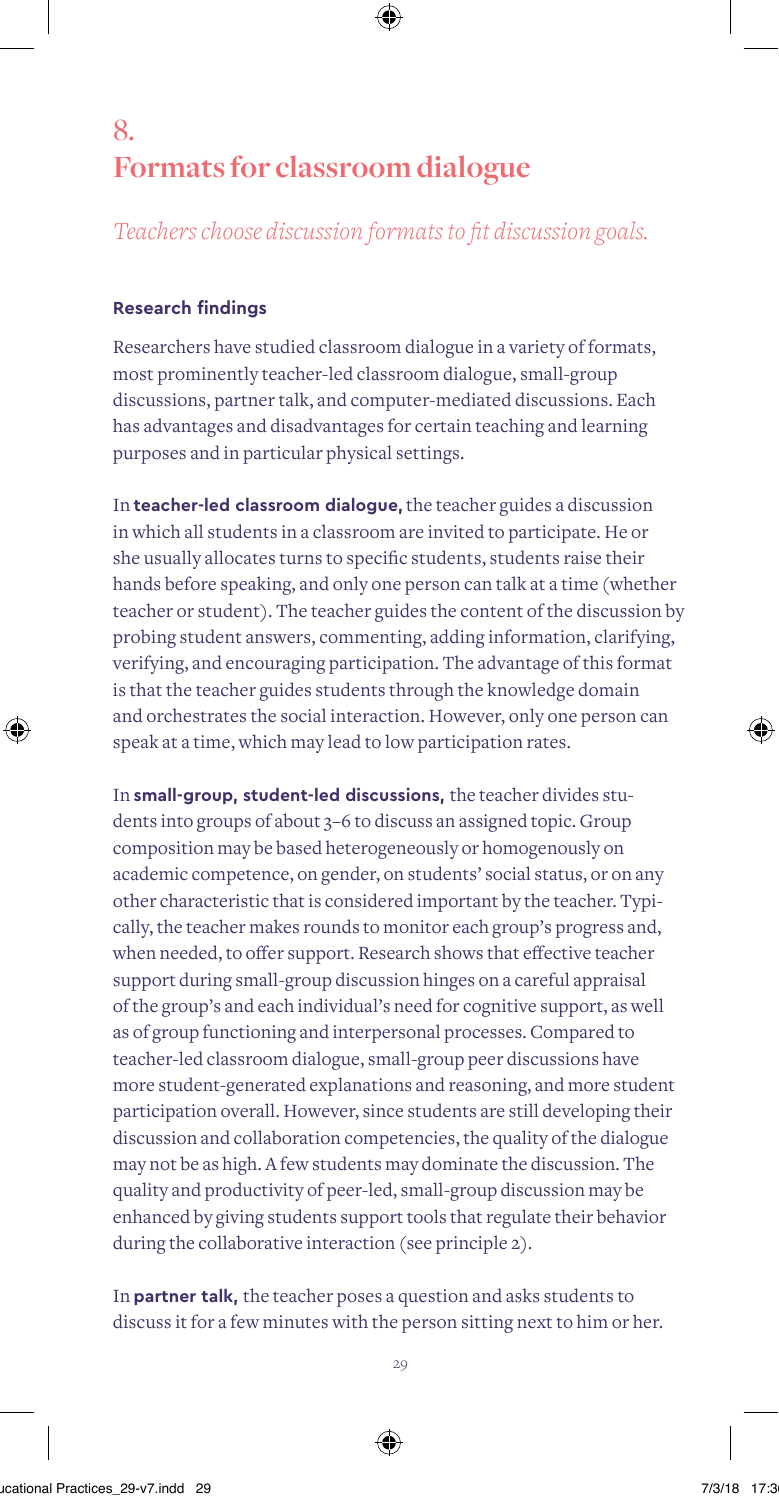After that, the teacher asks single members of the pairs to share what they discussed. The advantage of this format is that it combines teacher-led classroom dialogue with episodes in which all students not just a few—can think about, generate solutions, and engage in discussion on selected key issues. The disadvantage is that partner talk typically is brief.

**Computer-mediated talk** can take place in students' homes or in the classroom. Some students may feel more comfortable participating online than in face-to-face interactions. Textual online dialogue invites reflection, and online dialogue stays on-topic more often than in face-to-face discussion. However, the online format may also dampen engagement and motivation. When there is a time lag between communications, the nature of the dialogue may change. Technology companies are continuously developing new tools for online communication, each tool offering specific possibilities for different types of interaction. Forthis reason, teachers should carefully choose the online communication tool, depending on their goals for the discussion. For example, synchronous CHAT discussions are best conducted in groups of 4–6 participants, where students can immediately—and together—react, share, and reach a conclusion. Asynchronous forum boards may be appropriate when the main goal is to share and reflect on a range of different student solutions.

**Suggested readings:** Asterhan, 2015; Webb, 2009; Michaels, O'Connor, Williams-Hall & Resnick, 2010.

⊕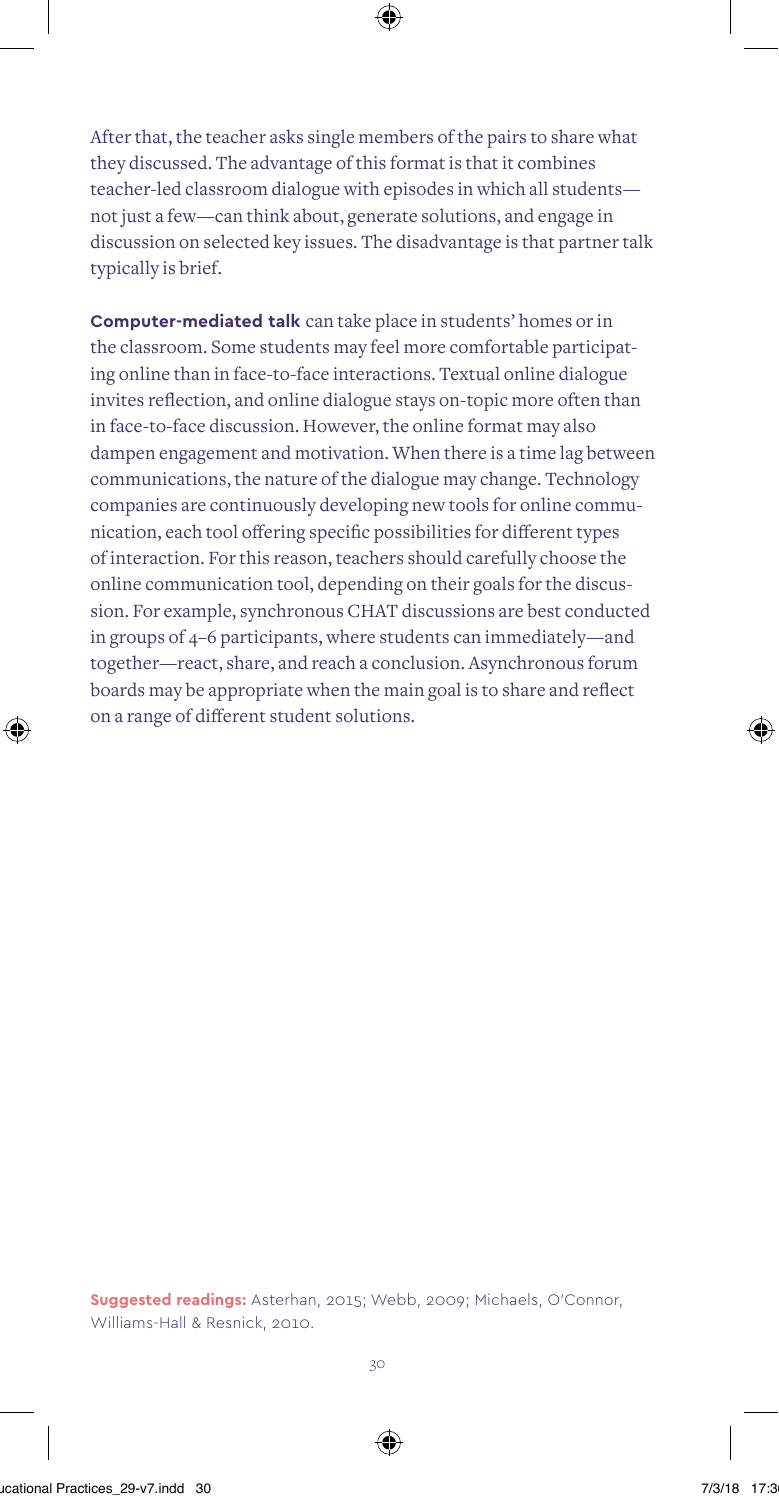### Conclusion

Classroom talk is an opportunity that can be used to far better purpose in most schools across the world. Virtually all students can be prepared to participate in challenging discussions.

In Accountable Talk classrooms, the ideas of every learner matter. The process of understanding is seen as a collaborative endeavor. The discussion space can and does contain errors, disagreements, incomplete statements, and ideas expressed in students' informal languages. These are all seen as contributions to the learning process. The talk searches for truth; its purpose is not merely to allow everyone to be heard, or to identify a debate winner. Because the goal is a fully developed solution, conclusion, or explanation for the problem at hand, participants must back up their statements with facts and evidence. Resources, including a teacher knowledgeable about the subject, are available in the classroom. Talk is about genuine questions and problems that ask students to look beyond surface explanations. It takes place in partner, smallgroup, whole-class, and online formats.

Ultimately, through participating in Accountable Talk, students learn to reason their way toward understanding. Reasoning—processing, interpreting, and being able to do something new with information—is the way we solve problems in the adult world. Instead of passively allowing some students to learn these skills by accident, schools can teach them deliberately, by changing the way talk occurs in the classroom.

31

⊕

⊕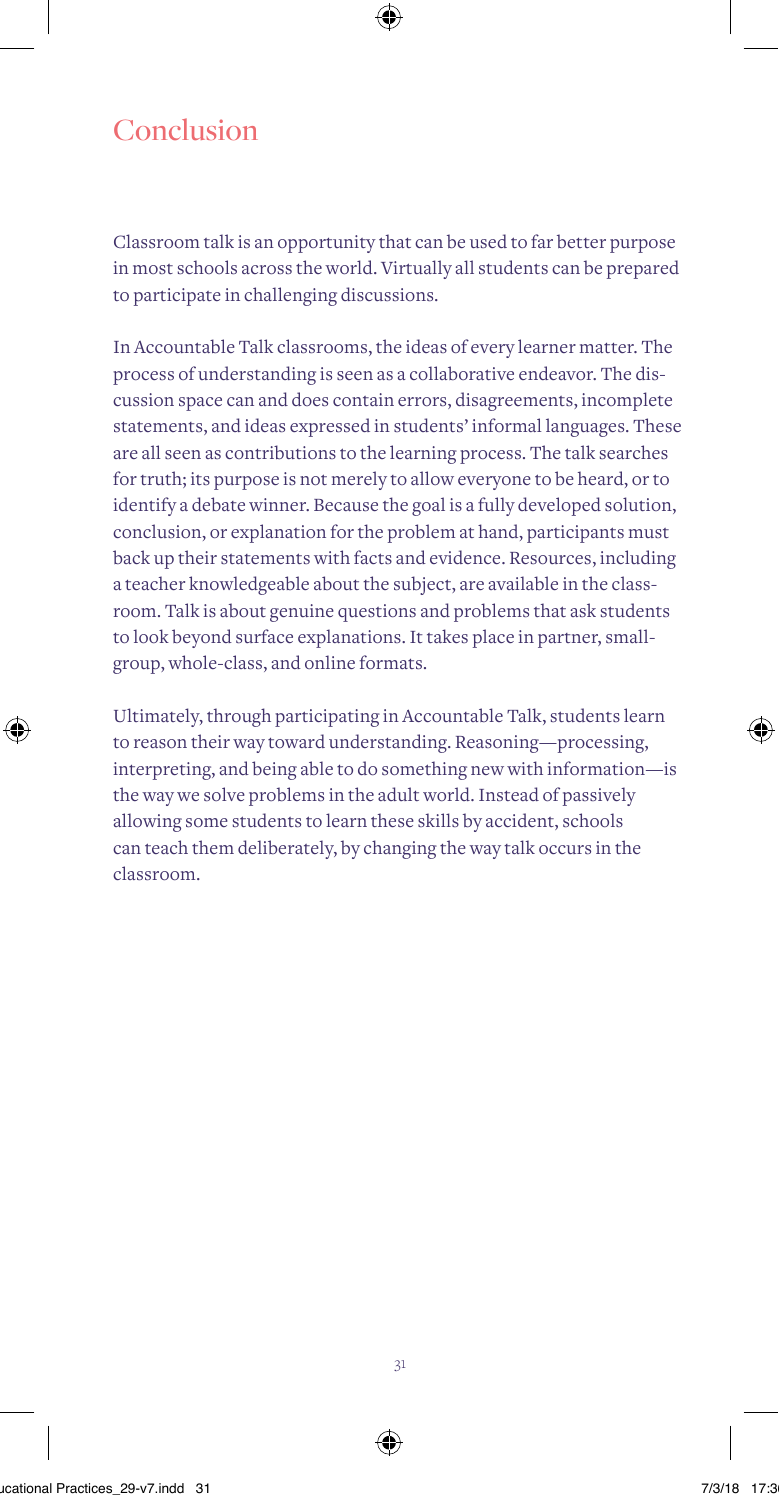### References

Alexander, R. J. (2006). *Towards dialogic teaching: Rethinking classroom talk.* Cambridge: Dialogos.

Anderson, R. C., Nguyen-Jahiel, K., McNurlen, B., Archodidou, A., Kim, S.-y., Reznitskaya, A. & Gilbert, L. (2001). The snowball phenomenon: Spread of ways of talking and ways of thinking across groups of children. *Cognition and Instruction,* 19(1), 1–46.

Asterhan, C. S. C. (2015). Introducing online dialogues in co-located classrooms: If, why, and how. In L. B. Resnick, C. S. C. Asterhan, & S. N. Clarke (Eds.), *Socializing intelligence through academic talk and dialogue.* Washington, DC: American Educational Research Association.

Asterhan, C. S. C., & Schwarz, B. B. (2007). The effects of monological and dialogical argumentation on concept learning in evolutionary theory. *Journal of Educational Psychology,* 99, 626-639.

Bloom, B. S., & Krathwohl, D. R. (1956). *Taxonomy of educational objectives: The classification of educational goals. Handbook I: Cognitive domain.*  New York: David McKay.

Bransford, J. D., Brown, A. L., & Cocking, R. R. (1999). *How people learn: Brain, mind, experience, and school.* Washington, DC: National Academy Press.

Chi, M. T., & Wylie, R. (2014). The ICAP framework: Linking cognitive engagement to active learning outcomes. *Educational Psychologist,*  49(4), 219–243.

Clarke, S. N. (2015). The right to speak. In L. B. Resnick, C. S. C. Asterhan, & S. N. Clarke (Eds.), *Socializing intelligence through academic talk and dialogue.* Washington, DC: American Educational Research Association.

Dweck, C. (2006). *Mindset: The new psychology of success.* New York: Random House.

Ford, M. J., & Forman, E. (2015). Uncertainty and scientific progress in the classroom. In L. B. Resnick, C. S. C. Asterhan, & S. N. Clarke (Eds.), *Socializing intelligence through academic talk and dialogue.* Washington, DC: American Educational Research Association.

⊕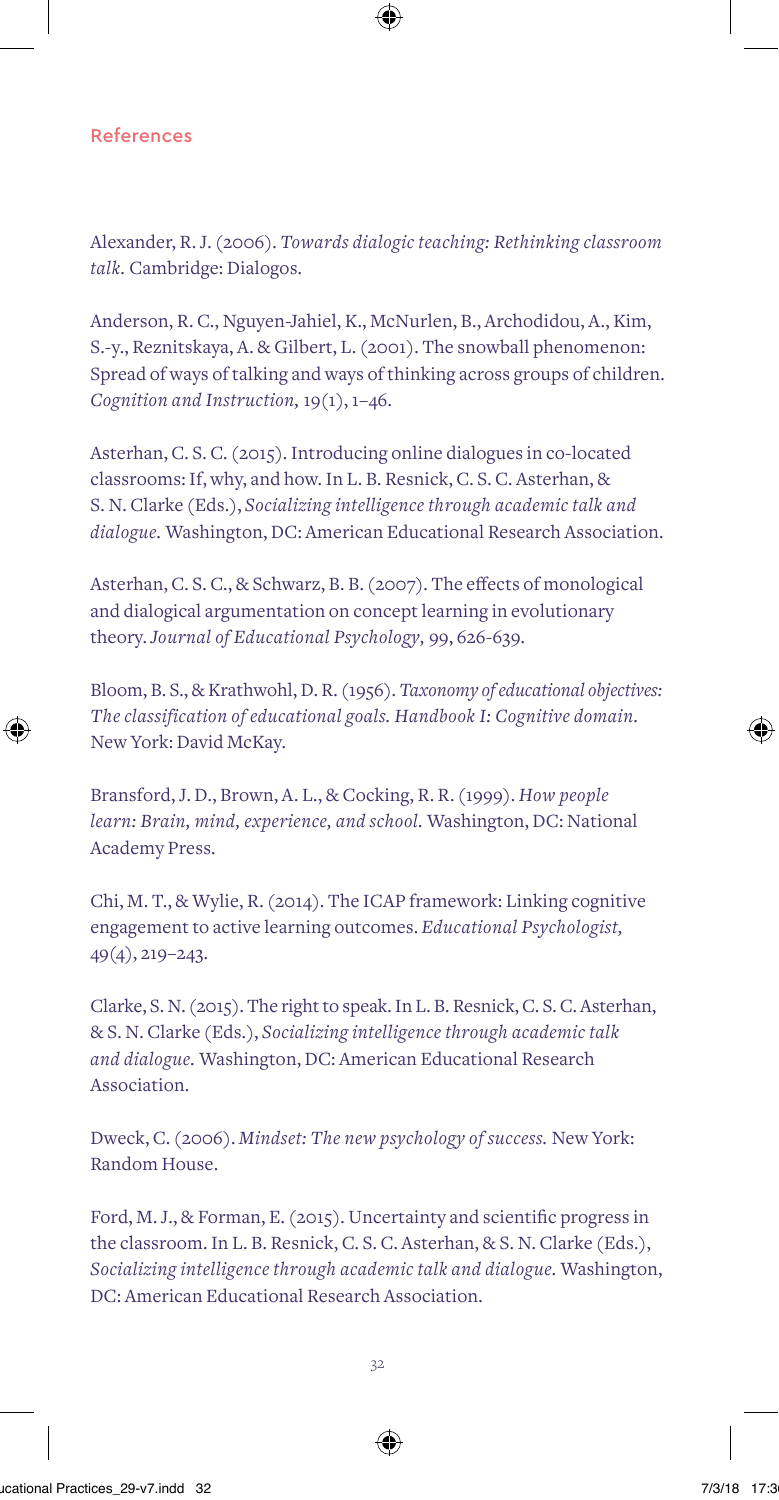Herrenkohl, L. R., & Guerra, M. R. (1998). Participant structures, scientific discourse, and student engagement in fourth grade. *Cognition and Instruction,* 16(4), 431–473.

Kuhn, D. (1992). Thinking as argument. *Harvard Educational Review,*  62(2), 155–179.

Kuhn, D., Shaw, V., & Felton, M. (1997). Effects of dyadic interaction on argumentive reasoning. *Cognition and Instruction,* 15(3), 287–315.

Kuhn, D., & Zillmer, N. (2015). Developing norms of discourse. In L. B. Resnick, C. S. C. Asterhan, & S. N. Clarke (Eds.), *Socializing intelligence through academic talk and dialogue.* Washington, DC: American Educational Research Association.

Latour, B., & Woolgar, S. (1979). *Laboratory life: the construction of scientific facts.* Princeton, NJ: Princeton University Press.

Mercer, N., & Littleton, K. (2007). *Dialogue and the development of children's thinking: A sociocultural approach.* London: Routledge.

Mercier, H., Boudry, M., Paglieri, F., & Trouche, E. (2017). Natural-born arguers: teaching how to make the best of our reasoning abilities. *Educational Psychologist,* 52(1), 1-16.

Michaels, S. O'Connor, C., & Williams-Hall, M. C., with Resnick, L. B. (2010). *Accountable Talk sourcebook: For classroom conversation that works.* Pittsburgh, PA: Institute for Learning, University of Pittsburgh. http://ifl.pitt.edu/index.php/educator\_resources/accountable\_talk

O'Connor, C., & Michaels, S. (2007). When is dialogue "dialogic"? *Human Development,* 50(5), 275–285.

Osborne, J. (2010). Arguing to learn in science: The role of collaborative, critical discourse. *Science,* 328(5977), 463–466.

Resnick, L. B. (1987). The 1987 presidential address: Learning in school and out. *Educational researcher,* 16(9), 13–54.

Resnick, L. B., Asterhan, C. S. C., & Clarke, S. N. (Eds.). (2015). *Socializing intelligence through academic talk and dialogue.* Washington, DC: American Educational Research Association.

Resnick, L. B., Michaels, S., & O'Connor, C. (2010). How (well-structured) talk builds the mind. In D. Preiss & R. Sternberg (Eds.), *Innovations in* 

۰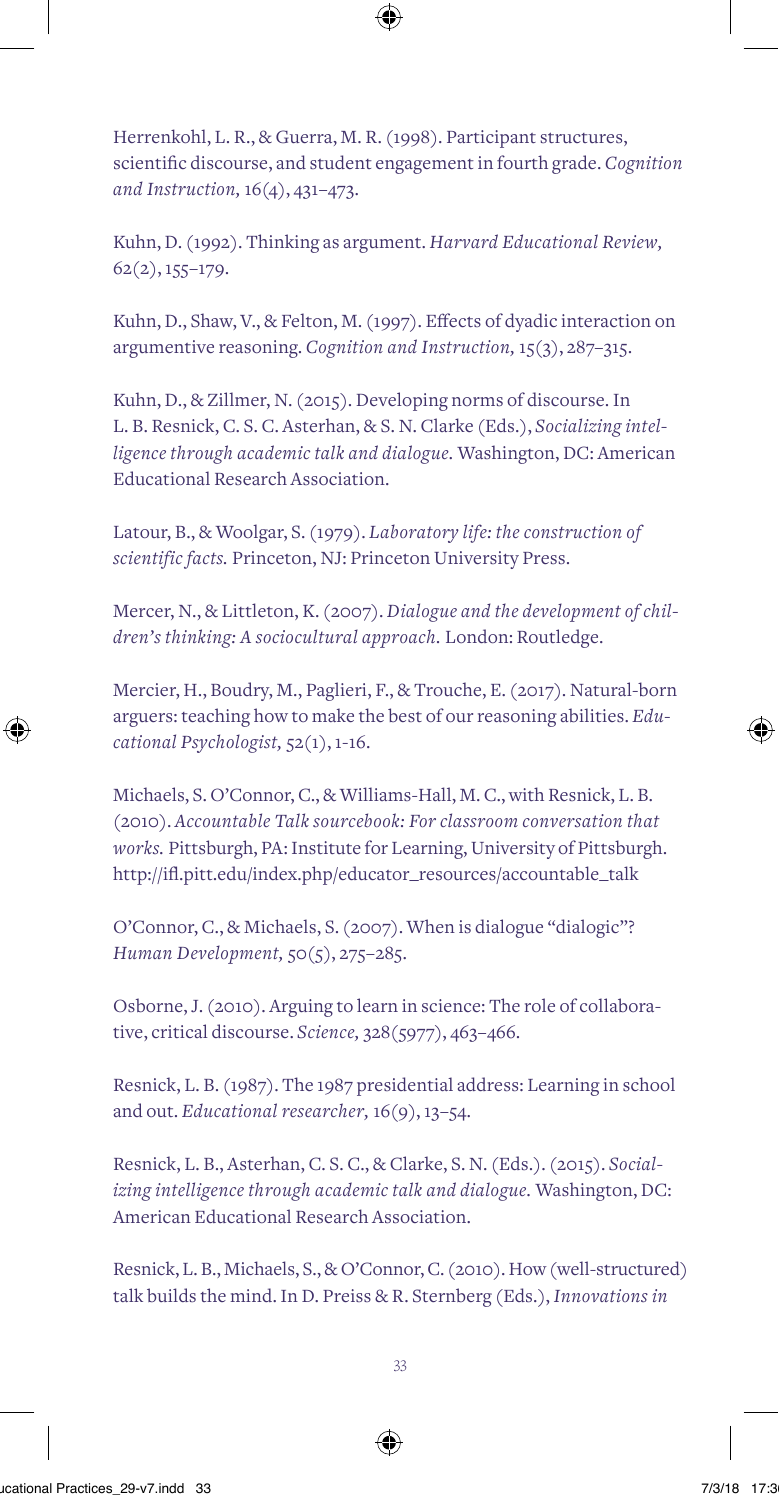*educational psychology: Perspectives on learning, teaching and human development* (pp. 163–194). New York, NY: Springer.

€

Reznitskaya, A., Kuo, L. J., Clark, A. M., Miller, B., Jadallah, M., Anderson, R. C., & Nguyen-Jahiel, K. (2009). Collaborative reasoning: A dialogic approach to group discussions. *Cambridge Journal of Education,*  39(1), 29–48.

Sadler, P. M., Sonnert, G., Coyle, H. P., Cook-Smith, N., & Miller, J. L. (2013). The influence of teachers' knowledge on student learning in middle school physical science classrooms. *American Educational Research Journal,* 50(5), 1020–1049.

Stein, M. K., Grover, B. W., & Henningsen, M. (1996). Building student capacity for mathematical thinking and reasoning: An analysis of mathematical tasks used in reform classrooms. *American Educational Research Journal,* 33(2), 455–488.

Topping, K. J., & Trickey, S. (2007). Collaborative philosophical inquiry for schoolchildren: Cognitive gains at 2-year follow-up. *British Journal of Educational Psychology,* 77(4), 787–796.

⊕

⊕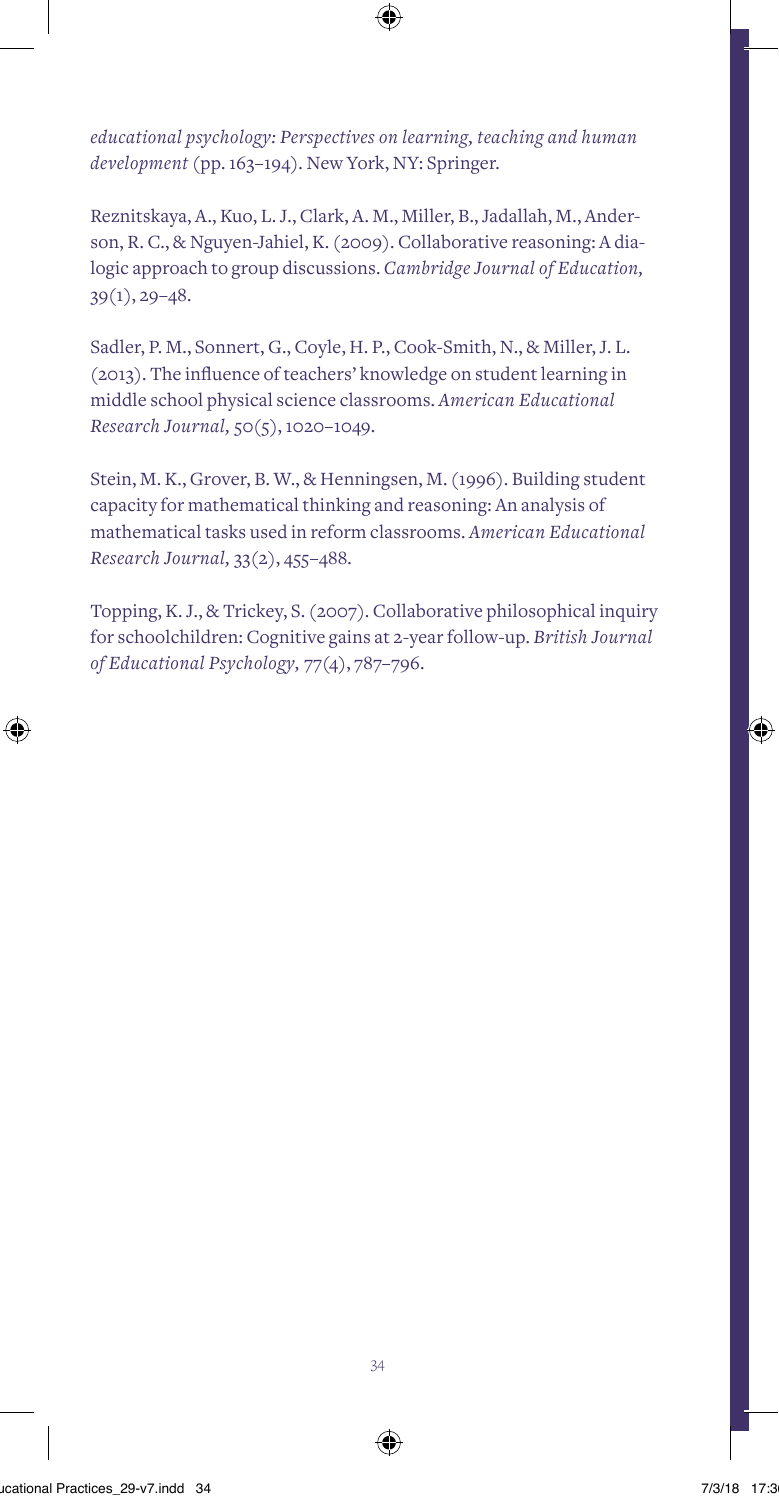